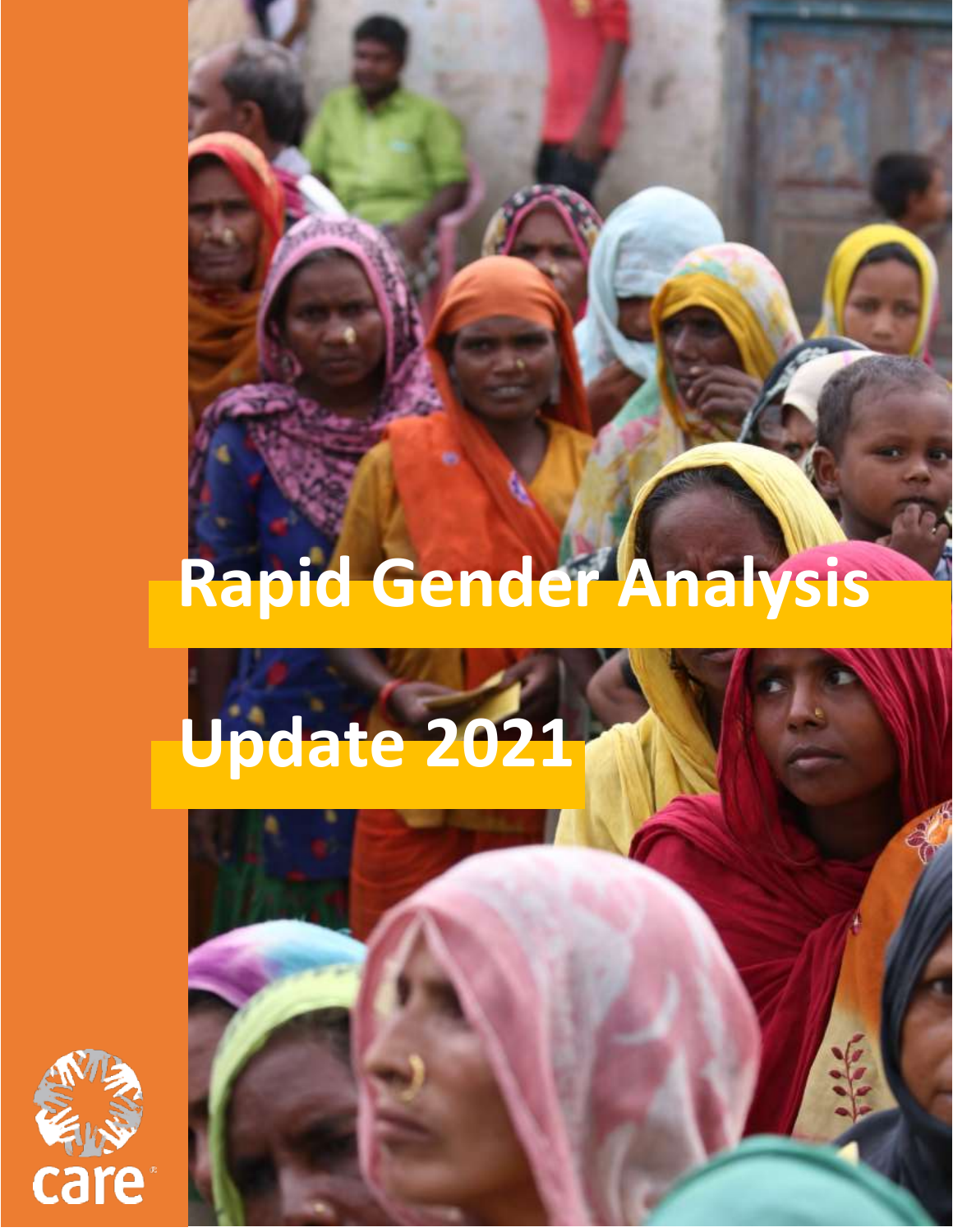

### **Table of content**

| 1 <sup>1</sup> |  |
|----------------|--|
| 2.             |  |
| 3.             |  |
|                |  |
|                |  |
|                |  |
| 5.             |  |
|                |  |
|                |  |
|                |  |
|                |  |
|                |  |
| 6.             |  |
| 7.             |  |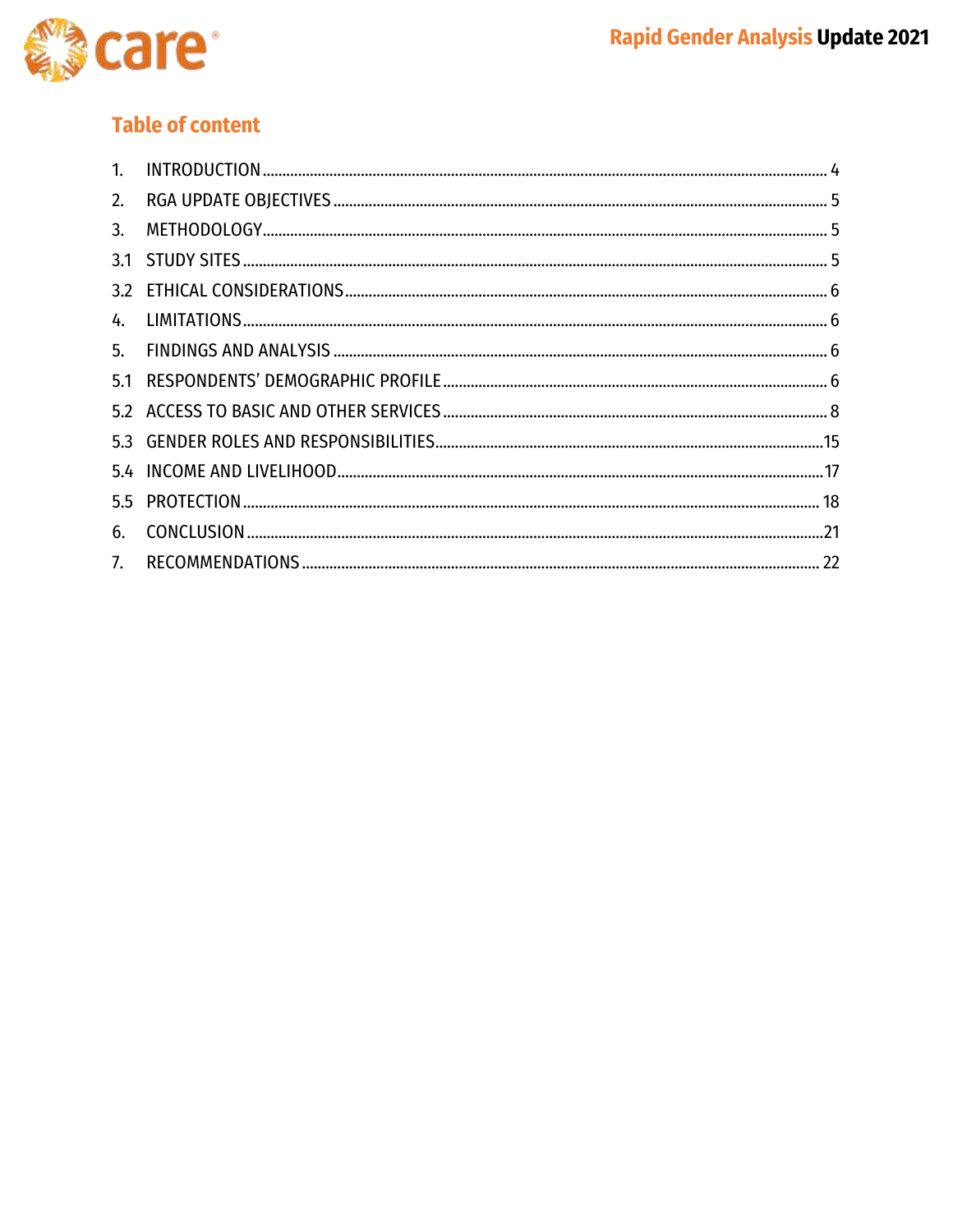

#### Abbreviations

| BCT          | Brahmin, Chhetri and Thakuri                                                                                        |
|--------------|---------------------------------------------------------------------------------------------------------------------|
| <b>DAO</b>   | <b>District Administration Office</b>                                                                               |
| COVID-19     | novel coronavirus (2019-nCoV)                                                                                       |
| <b>DCMC</b>  | District Crisis Management Centre                                                                                   |
| <b>FCHV</b>  | Female Community Health Volunteer (FCHV)                                                                            |
| GESI         | <b>Gender Equity and Society Inclusion</b>                                                                          |
| <b>HHs</b>   | Households                                                                                                          |
| LGBTIQ++     | Lesbian, Gay, Bisexual, Transgender, Intersex, Queer and other sexual identities<br>including asexual, questioning. |
| MoWCSC       | Ministry of Women, Children and Senior Citizens                                                                     |
| <b>NGO</b>   | Non-governmental Organization                                                                                       |
| PwD          | People with Disability                                                                                              |
| <b>WOREC</b> | <b>Women Rehabilitation Centre</b>                                                                                  |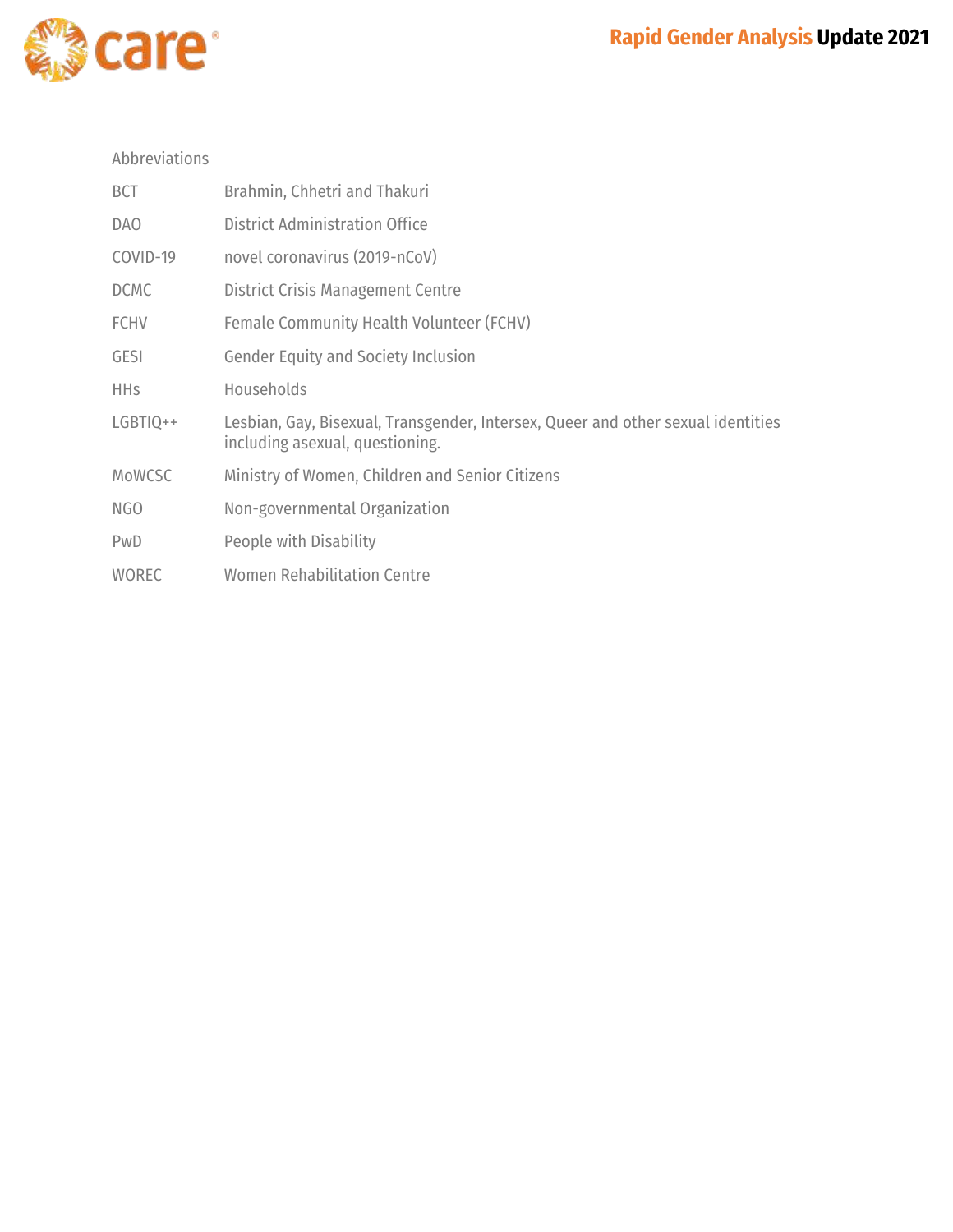

#### <span id="page-3-0"></span>**1. INTRODUCTION**

Nepal is currently undergoing the devastating effects of the second wave of COVID-19 pandemic. With the unprecedented surge in COVID-19 infections, the government of Nepal imposed prohibitory orders since April 29 in Kathmandu valley. Similarly, District Administration Offices (DAOs) in 75 out of 77 districts in the country have enforced prohibitory orders to break the chain of COVID-19 spread.<sup>1</sup> As the country is reeling under the weight of increasing infections and death rates with fragile health infrastructure, there has been less attention to and evidence on gender and socio-economic impacts of the crisis on the most vulnerable and marginalized populations.

Global evidence from the previous year suggests that the pandemic led to disruption of social, political and economic systems and deepening of pre-existing gender and social inequalities. UN study 2020 highlights that the distribution of effect of any disaster or emergency correlates with the access to resources, capabilities, and opportunities which systematically make certain groups more vulnerable to the impact of emergencies, in particular women and girls.<sup>2</sup> Women and girls in Nepal are particularly vulnerable to the immediate and long-term health and socio-economic impacts of the pandemic because of the pervasive inequalities in gender norms and structures.

The RGA conducted by CARE Nepal in partnership with Ministry of Women, Children and Senior Citizens (MoWCSC), UNWOMEN and Save the Children Women 2020 had shown that women's unpaid care work and unequal division of labor were exacerbated because of closure of schools, public spaces, and care services. In addition, men's loss of jobs and income and use of savings on gambling and alcohol had led to increased household conflict and women's vulnerability to domestic violence. The study also revealed that 83 per cent of respondents lost their jobs; the hardest hit among them being women working as daily wage workers. The pandemic had also aggravated intimate partners and gender based violence for women and girls especially from marginalized groups such as Dalits, gender and sexual minorities  $(LGBTIQ++)$ , women with disabilities, and adolescent girls.<sup>3</sup>



<sup>&</sup>lt;sup>1</sup> COVID-19 Nepal Response: Situation Report Aetrieved from [https://reliefweb.int/sites/reliefweb.int/files/resources/DCA\\_SITREP\\_%208%20JUNE.pdf](https://reliefweb.int/sites/reliefweb.int/files/resources/DCA_SITREP_%208%20JUNE.pdf)

<sup>&</sup>lt;sup>2</sup> The Policy Brief: Impact of COVID-19 on Women, United Nations, 2020

<sup>&</sup>lt;sup>3</sup> CARE Nepal (2020). Rapid Gender Analysis Report on COVID-19 . Kathmandu: CARE Nepal.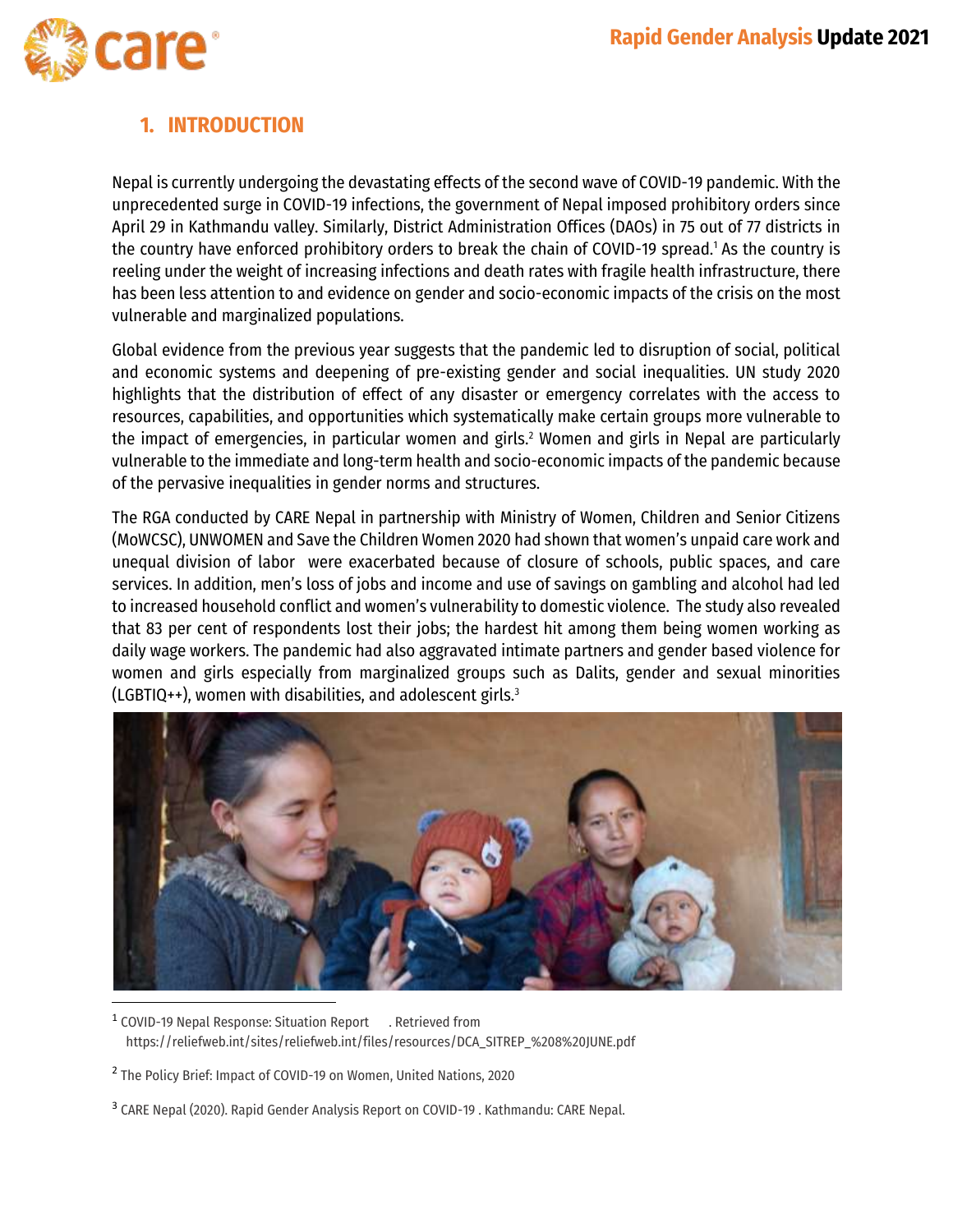

This report aims to document the updated status of the impact of the second wave of COVID-19 on different genders building on the findings of the previous RGA. It addresses the existing information gap regarding the impact of the second wave of COVID-19 on all genders and its consequences in order to inform gender responsive planning and programmes.

#### <span id="page-4-0"></span>**2. RGA UPDATE OBJECTIVES**

The objectives of the RGA update are to:

- 1. Examine the updated status of gendered and intersectional impacts of COVID-19 during the second wave of the pandemic
- 2. Identify specific challenges on access to services, livelihood, food security & nutrition and protection experienced by different genders
- <span id="page-4-1"></span>3. Provide recommendations for gender-responsive planning and programming to address the gaps

#### **3. METHODOLOGY**

The study adapted CARE's RGA framework and tools. The RGA employed qualitative tools in order to document detailed differential impacts on women, adolescent girls, boys and men.

Two set of tools were used to collect primary data:

#### **i) Structured interview checklist with community members**

Structured interviews were conducted with community members including women, adolescent girls, boys and men. Intersectional approach was adopted to include vulnerable population groups such as single women, pregnant and lactating women, and people with disabilities (PwDs). A total of 41 interviews were conducted in five districts between 20-25 May 2021.

#### **ii) Structured Key Informant Interviews (KIIs) Checklist with relevant stakeholders**

A total of 41 KIIs were conducted with different local and district level stakeholders. The identified stakeholders were- Mayors/Deputy Mayors of Municipalities, Ward representative, members of District Crisis Management Centre (DCMC), health coordinators, Female Community Health Volunteer (FCHVs), representatives of organizations working on LGBTIQ++ rights, women's rights organizations, human rights organizations, adolescent and youth groups. The KIIs were designed to collect district and community level information on gendered impacts of COVID-19 and access to and provisions of basic services in the selected study sites.

#### <span id="page-4-2"></span>**3.1 STUDY SITES**

The study was conducted in five districts namely Kanchanpur, Banke, Baglung, Siraha and Kathmandu. The selected districts fall into CARE Nepal's COVID-19 response priority areas and have been identified as COVID-19 hotspots and therefore were prioritized in the study.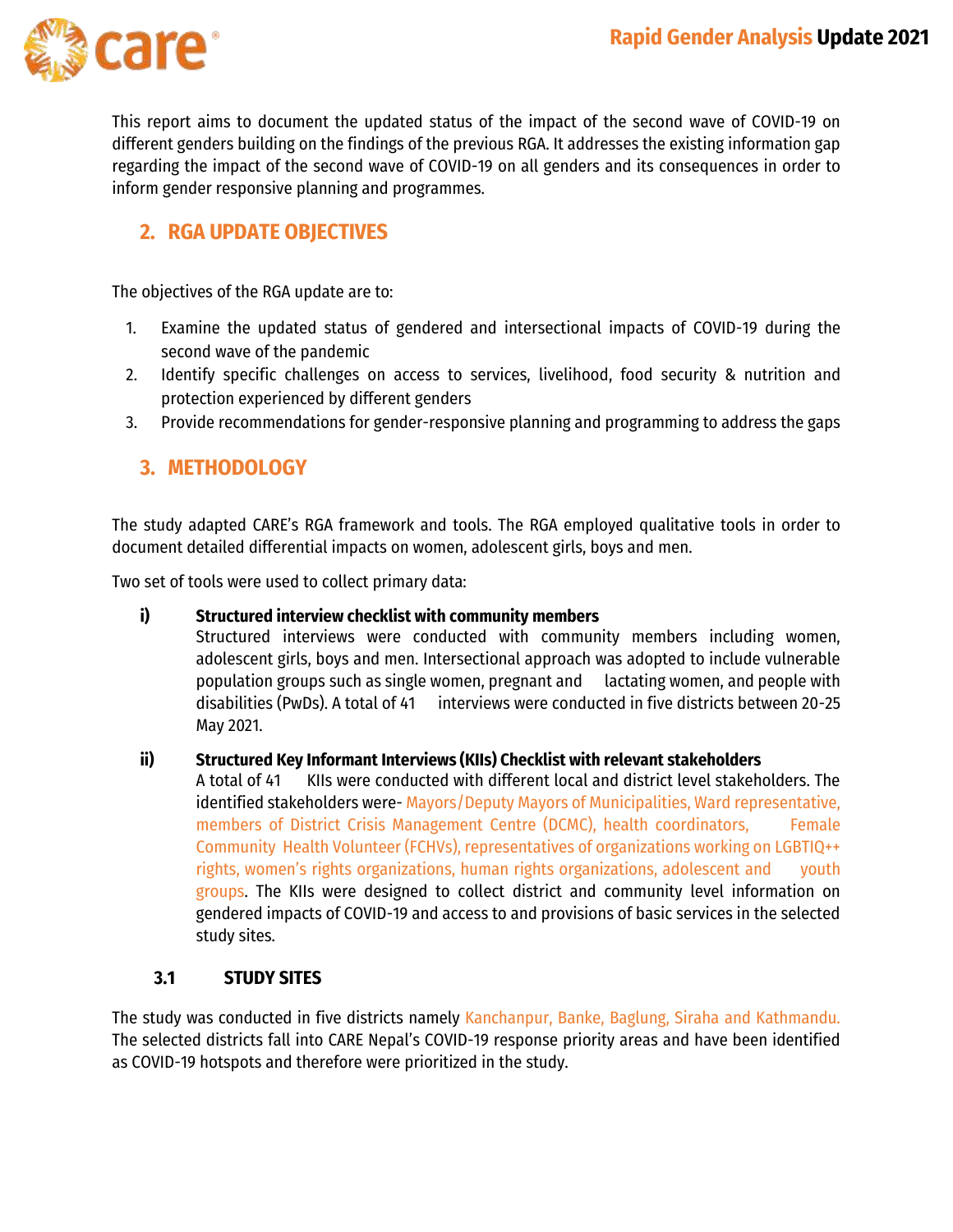

#### **3.2 ETHICAL CONSIDERATIONS**

<span id="page-5-0"></span>Ethical compliance was maintained throughout the study. Anonymity and confidentiality was maintained with respect to research participants' identity and information. Informed verbal consent of the participants was taken beforehand and consent to record the conversation on phone was also taken. The participants were informed about the objective of the study and their right to decline participation at any given time . The information was explained in the language of the participants.

#### <span id="page-5-1"></span>**4. LIMITATIONS**

Following were some of the limitations of the study:

- Due to the prohibitory orders, interviews were conducted through telephone that had implications on participants' attention and time.
- Sensitive issues, such as gender roles/responsibilities and protection
- Due to COVID-19 pandemic, participants were selected using snowball methods and not from a wider population. Therefore, intersectional groups might not have been adequately represented in the data samples.
- While the samples are representative of certain demographic and intersectional criteria to a certain extent, the study findings may not be generalizable because of the small sample size compared to the population of the districts.

#### <span id="page-5-3"></span><span id="page-5-2"></span>**5. FINDINGS AND ANALYSIS**

#### **5.1 RESPONDENTS' DEMOGRAPHIC PROFILE**

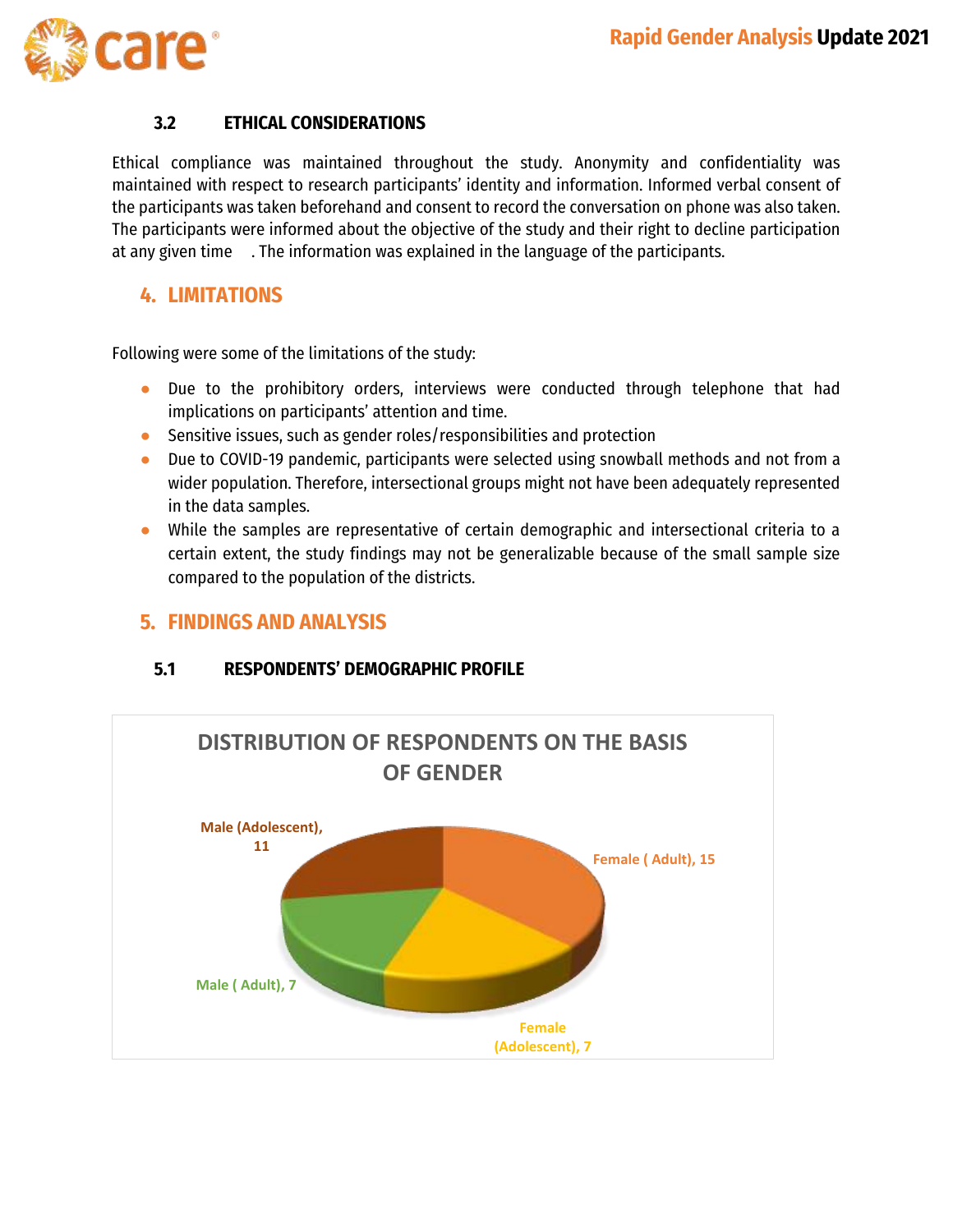



The above figures show that out of the total forty participants, women comprised 37.5% followed by adolescent boys 27.5% and men and adolescent girls (ages 10-19) each formed 17.5%. Within this distribution, an intersectional approach was adopted and single women, pregnant women, lactating mothers, and people with disabilities (PwDs) were selected. Similarly, representation based on ethnicity was ensured. Of the total respondents, Brahmin, Chhetri and Thakuri (BCT) formed 35%, Hill Dalits and Janajatis each formed 22.5% followed by Madhesi Dalits comprising 15% and Madhesi Brahmans forming 5%.

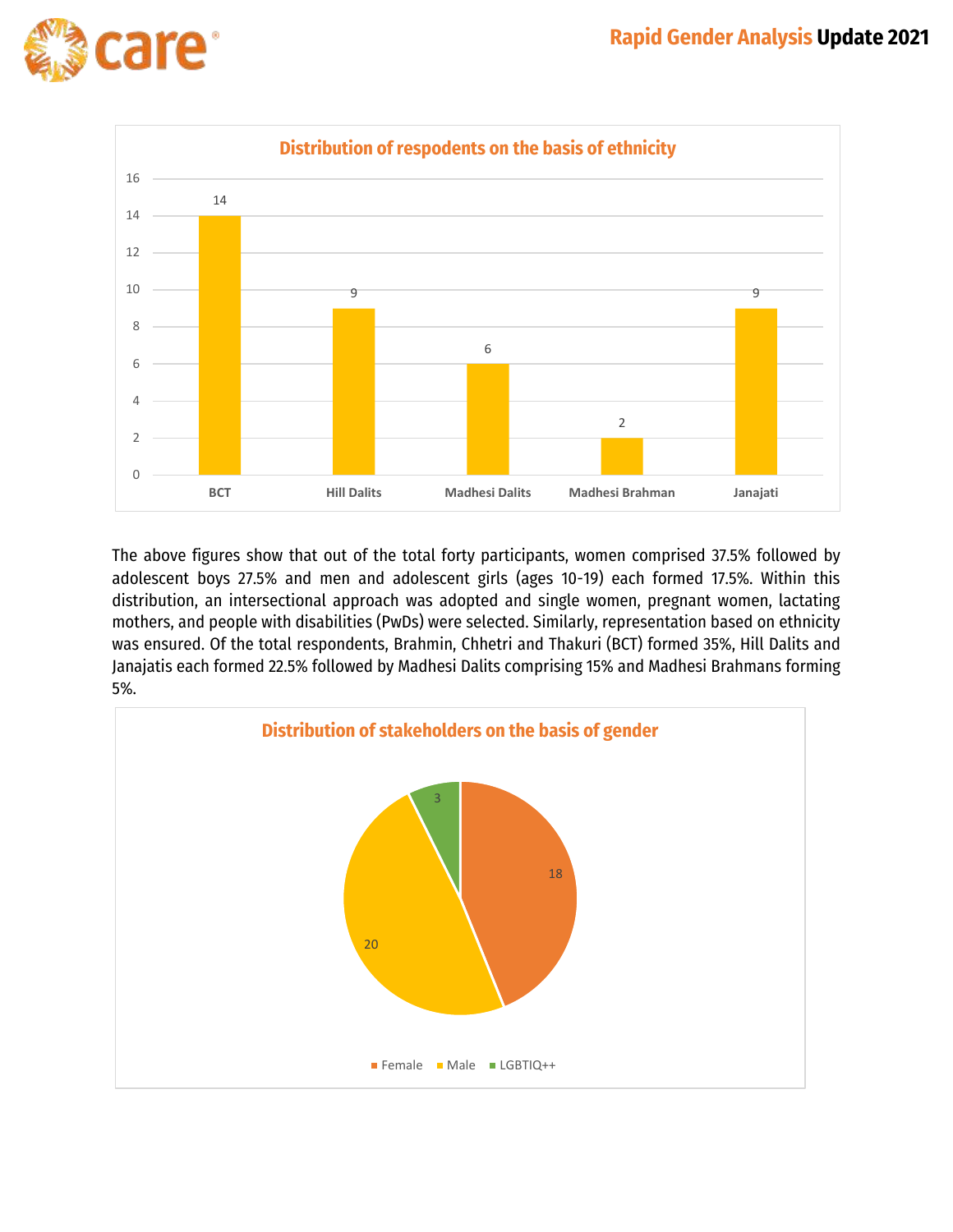

Similarly, the distribution of district and community level stakeholders based on gender and ethnicity is given below:



The figures show that women comprised 44%, followed by men with 49% and LGBTIQ++ 7%. The ethnicity distribution of the stakeholders shows that BCT formed 36.5%, Janajati 29.2%, Madhesi Dalits 17%, Hill Dalits 12.1% and Muslims 4.8%. The stakeholders included representatives of local government and nongovernment organizations and service providers such as Mayors/Deputy Mayors of Municipalities, Ward representative, member of District Crisis Management Centre (DCMC), health coordinator/FCHVs, representatives of organizations working on LGBTIQ++ rights, women's rights organization, human rights organization, and adolescent/youth group.

#### <span id="page-7-0"></span>**5.2 ACCESS TO BASIC AND OTHER SERVICES**

The second wave of COVID 19 pandemic has made it even more difficult for communities to access basic and other services. Access to food, income and health services, including psychosocial counselling and reproductive health services, along with right to information and awareness have been severely impacted, affecting marginalized and vulnerable groups the most. The key findings, in terms of access to five basic services, can be summarized as:

#### **Food Security & Nutrition**

The pandemic has resulted in lack of access to basic food services due to increase in prices, market unavailability and restricted mobility during lockdowns. Farming practices and agricultural productions have been adversely affected due to trade disruptions, layoffs, illness and lockdowns. In addition, migrant workers' capacity to send remittances back home has dropped significantly. This has forced many families, mostly from poor and ultra-poor backgrounds (including farmers and wage workers) to decrease their frequency of intake of nutritious food items such as fruits, vegetables and meat.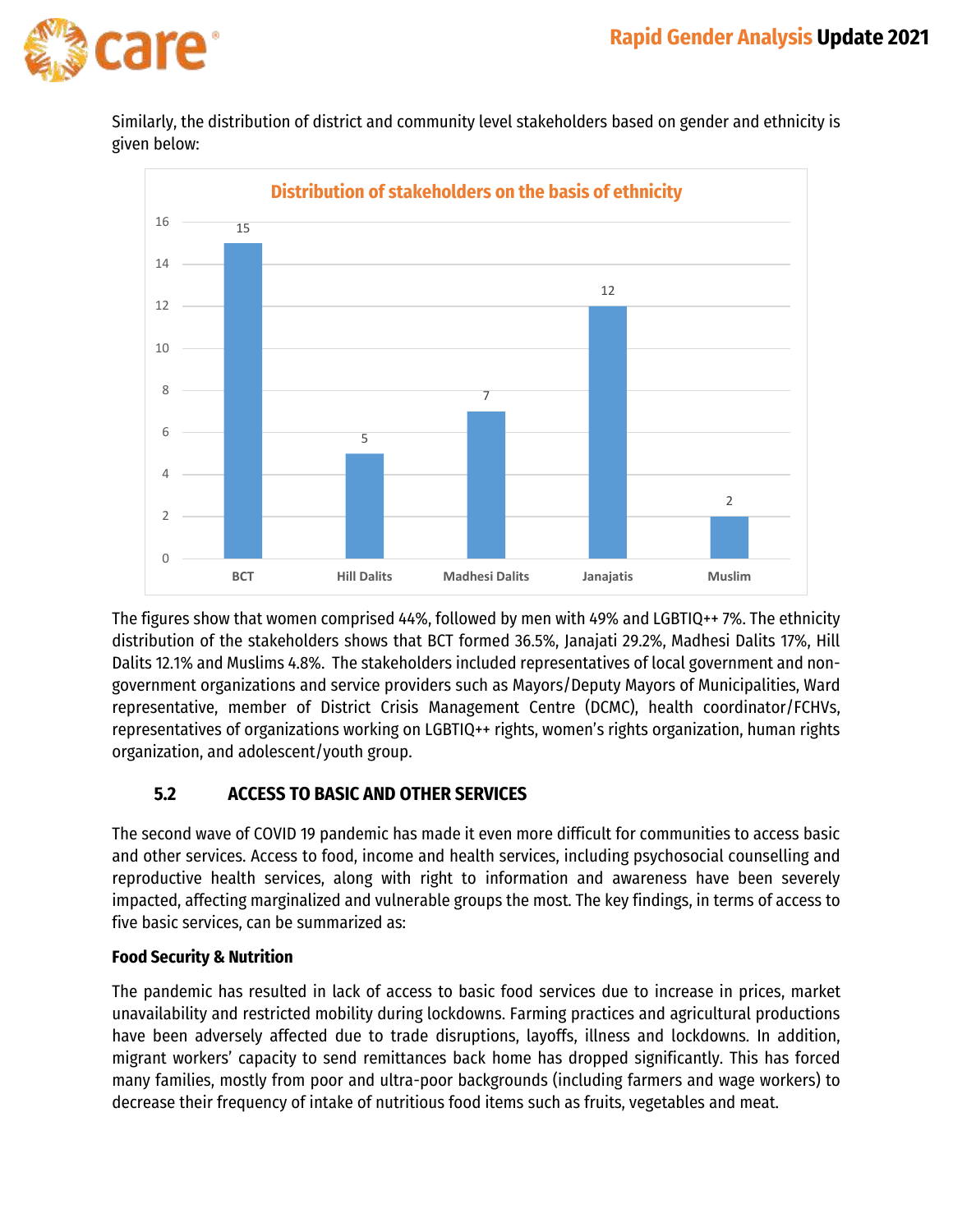

Some households also reported insufficient food stocks and expressed uncertainty over managing food for the family in the coming days, which will result in inadequate food consumption, poor and borderline diets.

On the other hand, it was also found that there were positive changes in eating habits and food consumption patterns of some households in Banke. They had added more nutritious food to their diet, with an increase in consumption of meat, vegetables and fruits, along with Nepali herbs and spices for enhancing immunity in order to combat COVID-19.

> Our food stock will last for only 10-15 days. We have decreased the frequency of food intake. If we don't have any food left, then we will seek support from our relatives but we don't know how long will it last

> > **Janajati Woman, Kanchanpur**

Analyzing the differential impacts of the COVID 19 second wave on men, women, adolescents, ethnic and sexual minorities, it was found that mostly women from Janajati communities were mostly hard hit by the food shortage and uncertainty over managing food for their families. As a result, they (especially mothers) had the added burden of feeding their children and were often the first ones who had to reduce the quantity and frequency of food intake to provide for their children and other family members. On the other hand, in comparison to adolescent girls, the impact of food scarcity was not very evident among adolescent boys as they did not have to compromise their food intake till date, however uncertainty over managing food in the family if the lockdown continued for a few more months, prevailed. The LGBTIQ++ have also been significantly affected by food scarcity and unequal distribution of food during the first and second waves of the pandemic, mostly because they have been cut off from their major sources of income and livelihood (such as dancing, singing and wage labor jobs), along with basic legal rights from the state such as citizenship.

> Although we need to eat more nutritious food now, we can't do that since we have lost our jobs which mostly used to be singing, dancing and wage labor. We can't even go to India for these jobs due to the lockdown. So it is very difficult for us to get access to basic needs. We were also deprived of relief food supplies during the food distribution program in the first wave of COVID, since we do not have citizenship, we had to lobby in order to get the relief food materials.

> > **LGBTIQ++ member, Kathmandu**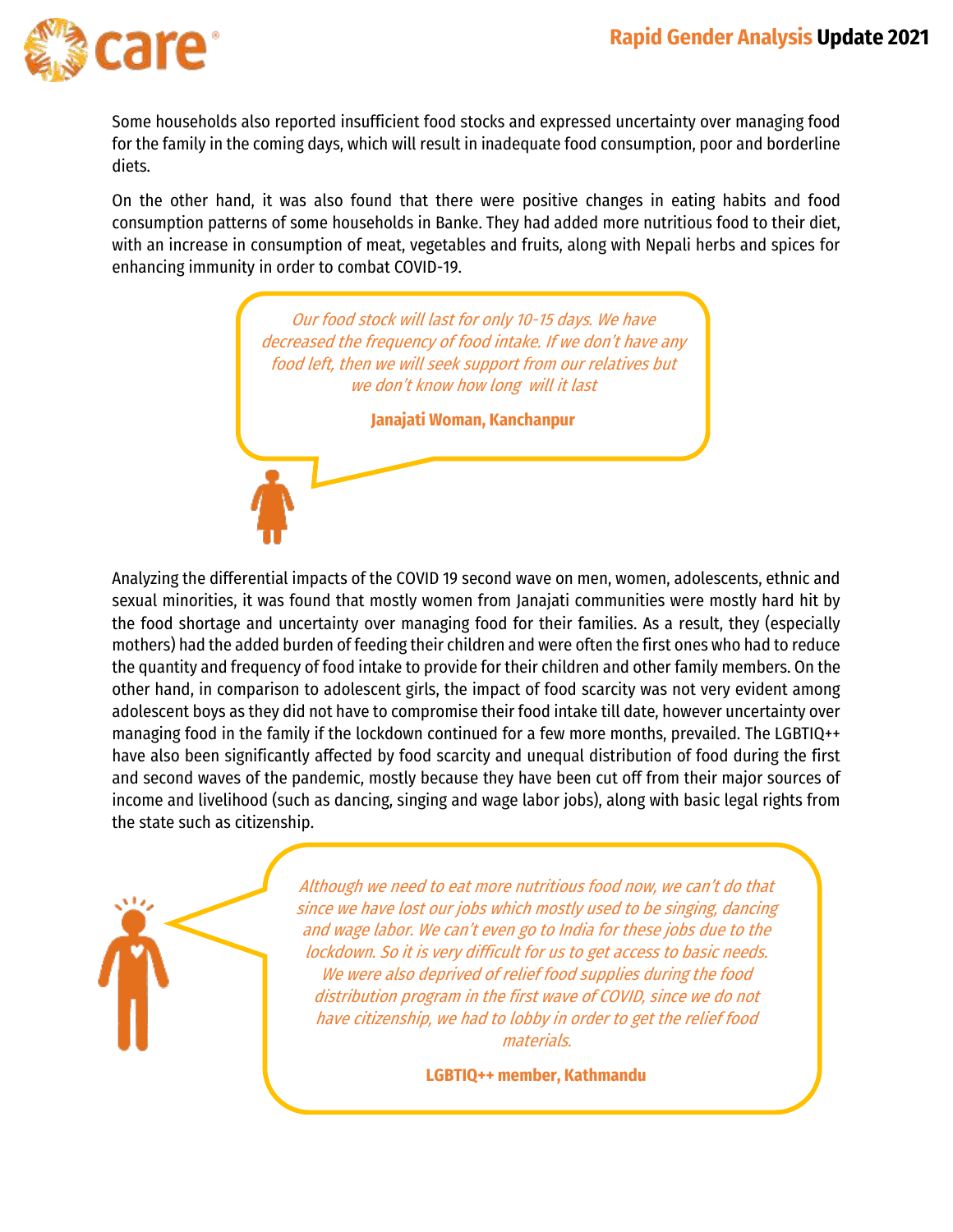

 $\overline{\phantom{a}}$ 

The discriminatory social mindsets, resulting in these unfair and discriminatory systems and structures, have further exposed the vulnerable communities to more marginalization and vulnerability, during emergency situations such as COVID 19. Daily wage workers, including women working in informal sectors, have no work opportunities with little or no savings. Travel restrictions have deprived daily wage labourers of their only source of income and even the work providers are reluctant to hire them due to fear of infections The construction works of public and private infrastructures that provide work to many as daily labourers have also halted. As a result they do not have money for food and other basic needs. Additionally, the market prices of food , transportation and other essential goods have hiked possibly due to supply chain disruptions have added to the burden, directly impacting the food security of the poor.

#### **Health Service & Reproductive Health**

The vaccination status of women, men and other socially excluded groups seems dismal at this point of time. Out of all the community respondents from the five districts, only one respondent (woman, Kanchanpur) has been vaccinated so far. Even with the exception of respondents that were below 18 years and pregnant/lactating women, the lack of access of the majority of marginalized populations to vaccines is concerning. The WHO update on addressing barriers to COVID-19 vaccine roll-out highlights that there are gendered barriers to access to vaccines as women face limited mobility to reach health facilities or vaccination sites. Similarly, restricted decision-making power in their health seeking as well as limited access to and control over resources needed for advancing their health, including information about vaccines and vaccine safety also influences women's reach and perception towards vaccines.<sup>4</sup>

COVID infected are still stigmatized due to which other people disconnect and remain distant from the infected families rather than empathizing with them at this time of need. This is mostly due to limited knowledge, ignorance and superstitions about COVID-19. This has also led COVID-19 infected people to hide their illness and not seek healthcare to avoid discrimination.

In comparison to the first wave of COVID-19, the second wave has severely affected people's access to health services. It was found that most of the health services were limited to emergency or basic health services. In Siraha, ambulance services have been arranged in each municipality and contact information of Health Coordinators and Contact Persons in each municipality have been made public. However, most hospitals face scarcity of oxygen cylinders, hospital beds, safe quarantine and home isolation services as well as human resources to treat COVID patients. Poor and marginalized families, women, adolescents, LGBTIQ++ and ethnically marginalized communities such as Dalit, Chamar and Musahar have been most affected by the shortage of these health services, mostly due to lack of awareness and affordability. It was also reported that priority is given to close relatives of people in power or influential people, and the general people have to face several difficulties while accessing these health services.

It was also found that on the one hand, health workers provided limited services from distance or didn't treat the patients properly due to fear of transmitting COVID from patients, and on the other, the number of patients going to health facilities for medical treatment has decreased due to fear of transmitting the disease from health workers, resulting in a tendency to be treated at home or hiding health issues. It was also found that in Siraha, people could not go to hospitals or health centres because they could not

<sup>4</sup> [https://www.who.int/news/item/03-05-2021-expanding-reach-addressing-gender-barriers-in-COVID-19-vaccine](https://www.who.int/news/item/03-05-2021-expanding-reach-addressing-gender-barriers-in-COVID-19-vaccine-rollout)[rollout](https://www.who.int/news/item/03-05-2021-expanding-reach-addressing-gender-barriers-in-COVID-19-vaccine-rollout)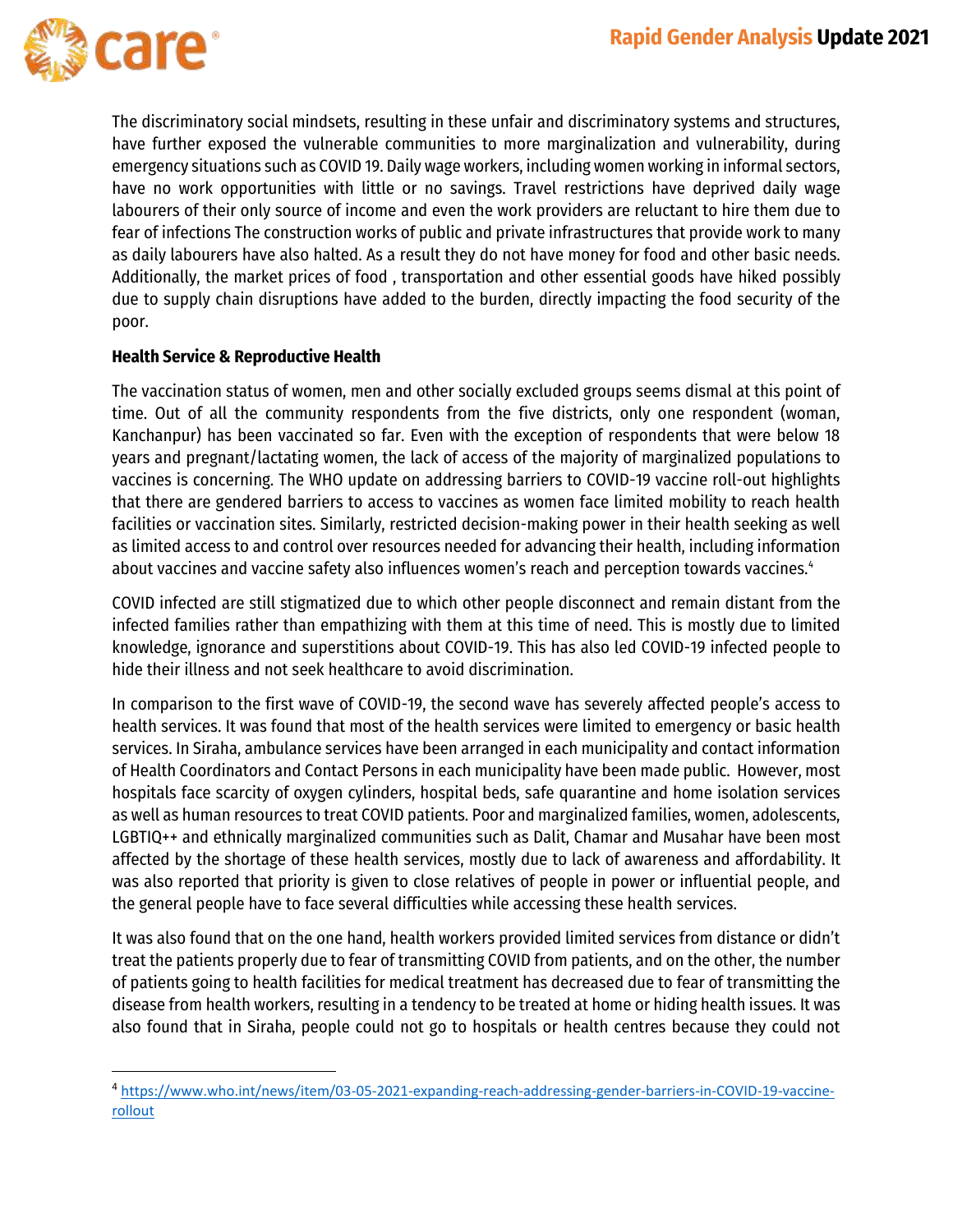

afford the high medical expenses. Similarly, transportation has been a challenge due to prohibitory orders. People have to walk for multiple hours to access health services which has discouraged them from getting tested, getting medical help, and even vaccinating.

Likewise, access to sexual and reproductive health (SRH)services, procedures and medications have been affected due to the pandemic. Although these services are available, they are difficult to access for all, in comparison to the first wave, due to high priority given to COVID patients resulting in SRH services being delayed, and drastically reduced. Due to the prohibitory orders restricting people's movements, providers are being forced to suspend services including SRH services that are not classified as essential, such as abortion care.<sup>5</sup> For example, clinics operated by Marie Stopes International had to close across Nepal due to which neither providers nor clients were able to access the service centres $\mathfrak{s}.$ 

With the focus and priority of the Ministry of Health and Population on COVID-19 management and response and disturbances in supply chain management, the pandemic is likely to have had a huge immunization programme and preventive vaccination campaign putting maternal and neonatal health at risk. Last year, a measles-rubella campaign that aimed to reach over 3 million, was halted midway through April 2020 due to safety concerns caused by the COVID-19 pandemic imposed lockdown. While the campaign resumed after a month, cases of measles outbreaks had affected a few communities in Nepal by then.<sup>78</sup>

The second wave of COVID-19 has also greatly increased mental health issues among communities, causing stress and anxiety due to the increasing news of death and infection via media and community members. Although few health service centres and rural municipalities have been providing counselling and awareness services, it is difficult for everyone to access these services easily. Additionally, with the increased risk of gender-based violence for women and girls during the pandemic, there is a surge in requests for GBV and mental health support services°. However, due to mobility restrictions impeding inperson counselling services and only very few helpline services fully functioning at this time, the high demands for psychosocial counselling services are hardly met $^{\scriptscriptstyle 10}$ .



 $\overline{\phantom{a}}$ 

The health workers are scared and do not treat the patients properly.

**Female community member, Banke**

7Getting Immunization Back on track. UNICEF, 15 September 2020.

- 8 Measles outbreaks reported in five districts including in Kathmandu and Lalitpur in last one month. The Kathmandu Post, 29 April , 2020.
- 9 National Women Commission (NWC), 2020.
- 10 The World Bank, 2020. https://blogs.worldbank.org/endpovertyinsouthasia/improving-nepals-response-genderbased-violence

<sup>&</sup>lt;sup>5</sup> International Planned Parenthood Federation, COVID-19 pandemic cuts access to sexual and reproductive healthcare for women around the world, 2020, [https://www.ippf.org/news/covid-19-pandemic-cuts-access-sexual-and-reproductive](https://www.ippf.org/news/covid-19-pandemic-cuts-access-sexual-and-reproductive-healthcare-women-around-world)[healthcare-women-around-world](https://www.ippf.org/news/covid-19-pandemic-cuts-access-sexual-and-reproductive-healthcare-women-around-world)

<sup>6</sup> https://www.msichoices.org/news/2020/4/95-million-women-could-lose-access-to-our-services/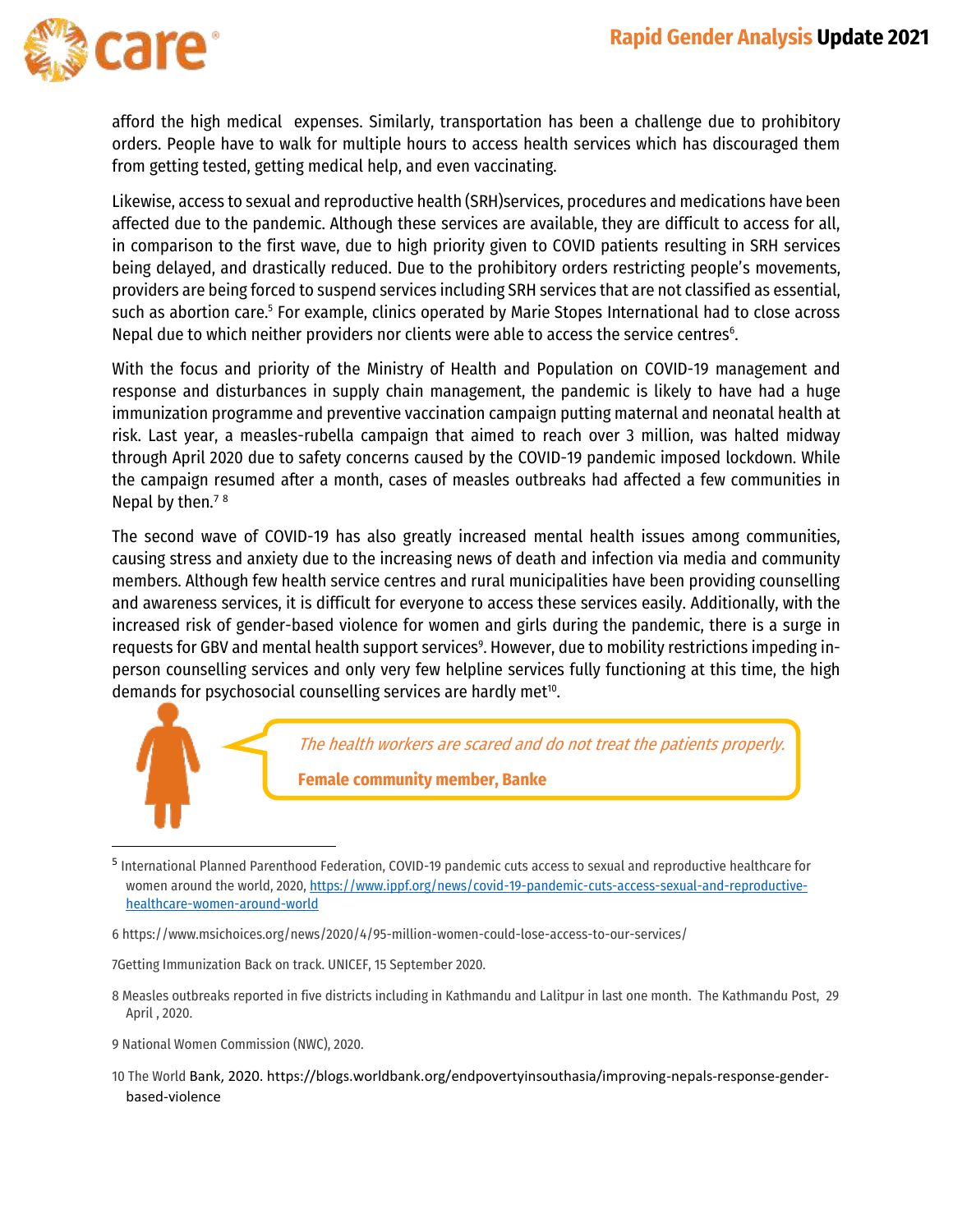

Assessing the differential impact of the second wave of COVID 19 on different groups, it was found that women from ethnic minority communities and pregnant women had to face even more difficulties and restrictions while accessing health services. On one hand, it was hard for them to afford the health services and on the other, they had to suffer from increasing mental health issues and depression due to lack of access to basic services, fear of getting COVID and anxiety and stress over how to sustain living in the coming days. They also had to take care of their children when they had coughs and colds, increasing their exposure to infection. Similarly, it was found that pregnant women faced transportation problems to visit hospitals and there were also fears around pregnant women getting infected in the hospital as a result of which the number of women going to hospitals for pregnancy tests and other services also decreased. Most of the men and adolescent boys, on the other hand, did not report much problems in accessing health services, except for the increasing stress and anxiety caused due to the increasing number of deaths and infections.

News and contents shared through social media about the deaths and peaking rate of infection troubles us.

**Adolescent boy, Kathmandu**

Likewise, the LGBTIQ++ community members had to face difficulties in accessing regular health checkups and medicines (including those related to HIV), along with psycho-social counselling services due to the increasing stress and anxiety. Lockdown mobility restrictions can also force LGBTIQ++ people to stay with discriminatory and abusive family members and curb access to support networks.

#### **Drinking Water, Sanitation and Hygiene**

It was found that the pandemic has brought a huge change in the hygiene and sanitation practices of the communities. Practices such as hand washing, using sanitizers and masks have been adopted by the community members, mostly adolescents and men, to a large extent.

We are using masks, sanitizers and maintaining physical distance when we go outside. We wash our hand by soap and water after we return to home.

**Male community member, Siraha**

On the other hand, it was reported that people have difficulties in accessing clean and safe drinking water. Many households use the water supplied from the municipality, boil it and use it for drinking. There are also challenges in accessing cleanliness products since the markets are closed and people have to pay high prices for these products.

Women and adolescent girls were more impacted by these challenges related to health and hygiene since it was mostly their responsibility to maintain hygiene in the house. Lack of access to safe drinking water, hygiene and cleanliness materials, along with problems in waste disposal added an increasing burden to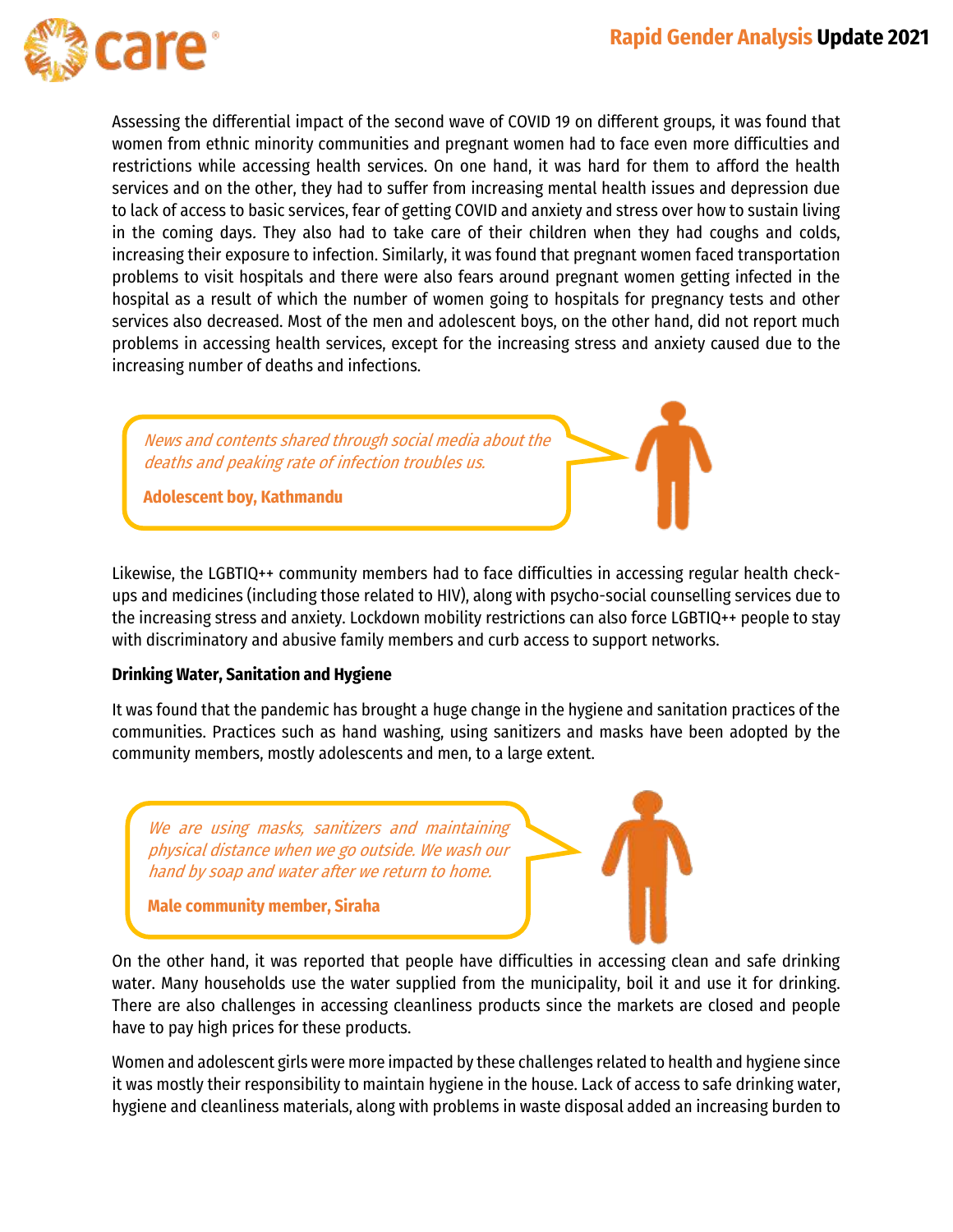

them. The lockdown has left adolescent girls and women without access to menstrual products like sanitary pads and enhanced the effects of the prevalent stigma towards menstruation<sup>11</sup>. Lockdowns, supply disruptions have resulted in limited availability of menstrual hygiene products and even increased the prices of these products. Likewise, disruptions in access to WASH facilities and waste management have created additional challenges for women and girls in disposal of products and overall menstrual hygiene.

> It is difficult to access sanitary pads and family planning measures in general. There are also problems around waste disposal; the waste collection vehicle doesn't come on time and there is scarcity of water since more water is consumed for bathing, cleaning and maintaining hygiene. All these have made it very difficult for us to maintain hygiene in the house and surrounding, increasing more vulnerability to infection.

**Female community member, Baglung**

Awareness of sanitation and hygiene is still missing, mostly in the communities out of CSO's coverage. Women still have the responsibility of fetching water from the public taps which puts them at more risk.

#### **Education**

The pandemic has adversely affected the education of students. Since they are not able to go to school, they are losing interest in education and forgetting what they learned. Although online classes have been on-going in many places and have been quite beneficial in continuing the studies along with gaining knowledge on new technologies, lack of access to phones and internet among many families have severely affected students and created a digital divide in education. Due to poor ICT infrastructure in rural areas, only very few schools might be able to run online classes and although the majority of the population have access to mobile phones, women and adolescent girls have unequal access to phones and other technologies. In some schools, the online classes have already been halted due to their inaccessibility and lack of effectiveness, and many parents even complained that students are not able to focus on online classes and are more drawn towards using the internet for entertainment purposes through excessive use of social media and online games.

Although our children have been taking online classes, they are easily distracted by games and other means of digital entertainment. We fear our children won't be willing to study if this goes on for long.

#### **Parent, Kathmandu**

 $\overline{\phantom{a}}$ 

 $11$  even though the government outlawed chhaupadi in 2005,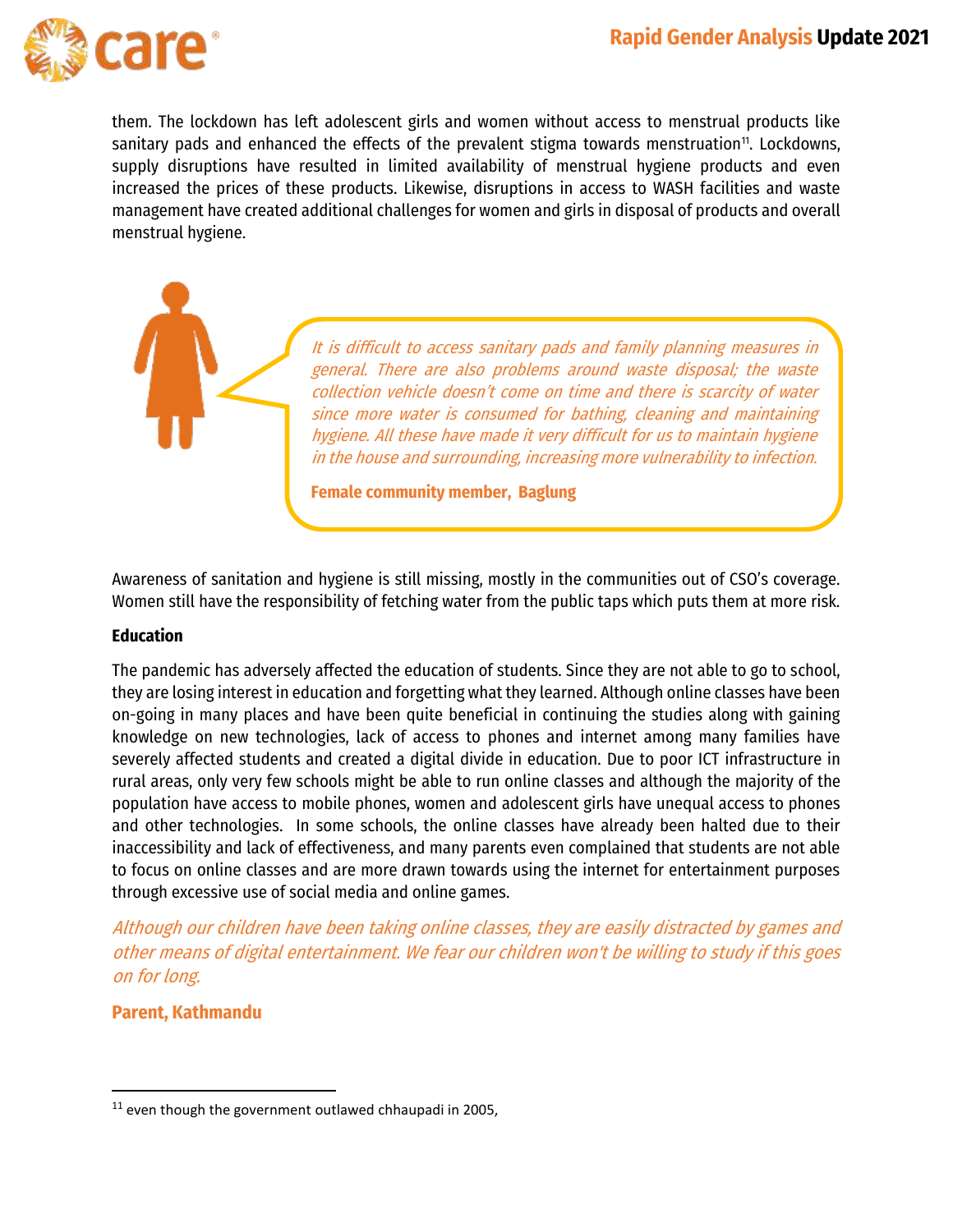

Analyzing the differential impact of the pandemic on different groups of communities, it was found that it was very hard for poor and marginalized communities to afford internet access.



#### **Monsoon and COVID Impact**

As per the current trend, it has been predicted that COVID-19 infection might reach its peak during the monsoon period. Further, since monsoon is a time of plantation thus labor migrants working in India - where the degree of infection rate is very high, will return to communities for agricultural work. This will significantly increase the rates of community transmission as at present there isn't any mechanism for testing and contact tracing of these returnees at a local level.

Based on past experiences, poor, vulnerable, and marginalized populations with limited capacities usually suffer from monsoon-induced disaster. And under the current circumstances, the same groups are under major threats from and both the health and non-health impacts of COVID.

With prolonged lockdown, the poorest and marginalized populations such as home-based workers (especially women), daily earners, and smallholder farmers have lost job and income opportunities. This is likely to get compounded further by psychosocial trauma in case they get displaced during monsoon as they generally reside in hazard-prone areas. As they get shifted to temporary camps, women, adolescent girls, children, the elderly, and disabled people of these HHs will be at most risk of COVID transmission. Likewise, there exists a high chance of an outbreak of water-borne diseases in displaced areas. Additionally, compromised sanitation facilities and SRH services at these displaced settlements will put the population groups such as pregnant women, lactating mothers, children, and the elderly at critical health risks. As the higher-level health facilities are concentrated at district headquarters or regional centers, the blockage of roads due to floods and landslides will disconnect people of remote geography to seek critical health services, which can increase the number of fatalities.

Monsoon disaster along with COVID will pose a challenge during emergency response. It will be hard to ensure all safety protocols with a high risk of COVID-19 transmission to the people affected by floods and landslides as well as staff and volunteers involved in the response. Most of the displaced population will have to reside in temporary shelters (made from tarpaulins) without appropriate physical distance, isolation rooms, and proper air circulation which might increase the risk of COVID transmission. Likewise, logistics (procurement and transportation of relief materials) will also be challenging due to restrictions on the movement of vehicles as well as prohibitory orders in some districts.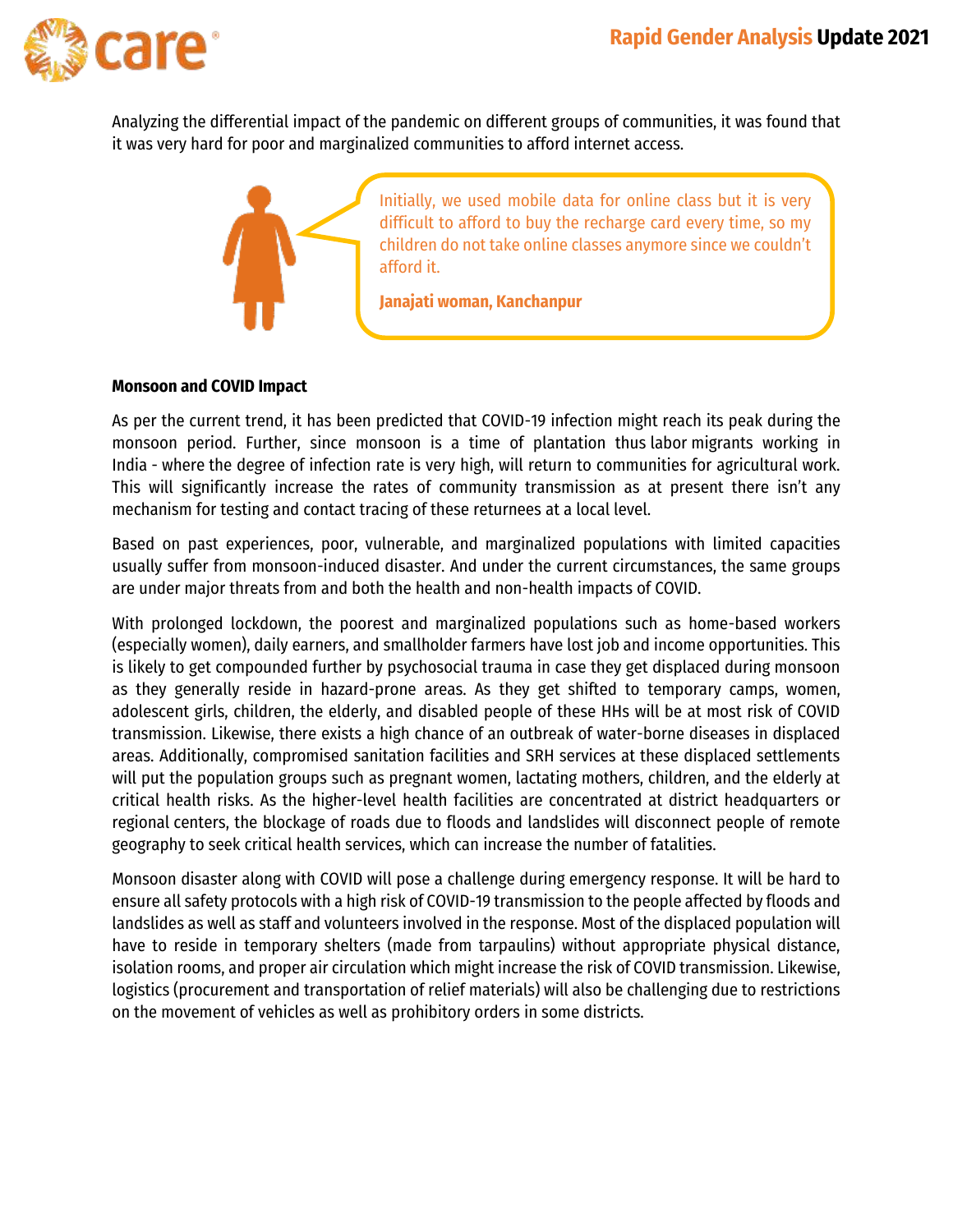

#### **5.3 GENDER ROLES AND RESPONSIBILITIES**

<span id="page-14-0"></span>Similar to the first wave of COVID-19, the second wave has disproportionately impacted men and women and their gender roles and responsibility as shown in the following subsections:

#### **Distribution of unpaid care work**

Respondents from all the districts confirmed that women's workload has increased due to various factors including confinement of family members at home and discriminatory social norms around care work etc. Also, as a result of the lockdown and the spread of the virus, household chores, watching the children and caring for the elderly and sick are also added to women's workload. Lack of redistribution of care work was visible among families with male migrant returnees. Despite being confined within homes, men were reported to rarely share their domestic work responsibilities.



Before lockdown, women used to do household chores and men used to do outside work, but now the situation is different, all are at home and there are no jobs for men. Household chores are not divided and women are facing more workload. There might be only 1% men who share responsibility at house.

#### **Dalit Woman, Kanchanpur**

Women smallholder farmers and office working women are also significantly affected by the increased workload. Women working from home are expected to do domestic chores besides doing their paid work. With the increasing rate of infections in the second wave, care work of women has also drastically magnified. The increased workload has caused mental stress and anxiety and has also led to disputes in the family. Similarly, the pandemic has impacted adolescent girls who are often expected to engage in supporting household chores when they are at home. It has especially impacted girls who do not have access to online classes.



As we are compelled to stay at home during the lockdown period, I am responsible to do the domestic chores like cooking to taking care of siblings. My younger sister also assists me in this. It makes me sad for not being able to go to school or shifting to online class. What would happen to my study? Would I forget the lessons that I previously learnt? These days I am disturbed with a lot of negative thoughts.

**Adolescent girl, Kathmandu**

In contrast, most respondents in Siraha reported changes in gender roles. The men were also involved in cooking and serving their wives and daughters. However, the practice of playing cards among men in some households had led to women's increased workload as they had to serve food and snacks for them.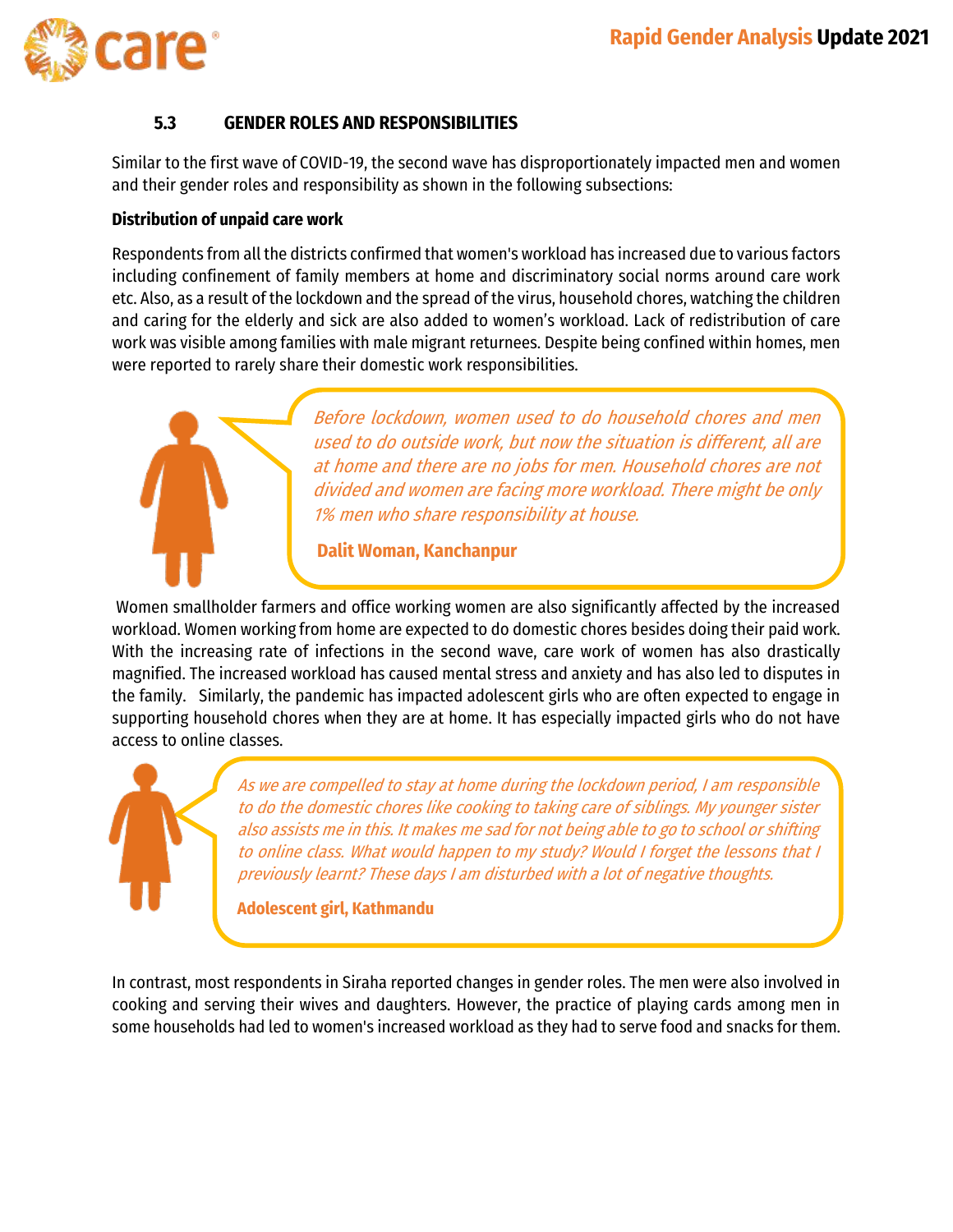

#### **Decision-making**

The findings show that COVID-19 pandemic has not impacted much in decision making practice at the household level. Majority of the respondents from all five districts expressed that men used to take major decisions regarding family resources, expenses and saving before the pandemic which remains the same even during the pandemic. In some cases, their influence on decision making seems to have increased, since they stay at home. Joint household decision-making was reported only in some households, which has not changed in the context of the pandemic.

Due to outmigration of men, women's decision making on use and control over resources had increased before the pandemic, which seems to be diminishing with the return of men. Many migrant workers, mostly working in India, lost their employment during the pandemic forcing them to return home. However, members of LGBTIQ++ group are concerned about their increasing vulnerability during the pandemic because of lack of citizenship and deprivation from property rights. The pandemic has not impacted decisions related to sexual and reproductive rights of women. However, due to mobility restrictions, women faced greater barriers in accessing reproductive health services.

Nonetheless, FCHVs were found to be proactively providing door-to-door sexual and reproductive health services in some of the study sites.

In the beginning (first-wave), I had conducted community awareness programs on safety measures in the pandemic, now as an FCHV, I am still distributing temporary family planning methods such as contraceptive pills and condoms.

**FCHV, Kanchanpur**

#### **Participation in community groups**

Most of the respondents of this study were affiliated with community based organizations or groups (except the respondents from Banke where none of them were affiliated with any social networks). After the pandemic, their engagement with social networks has been limited, only few got the opportunity to get involved in pandemic related relief and response work. Men, adolescent boys and girls seem to have been more active in such work. However, unlike the first wave when they had plenty of opportunities to volunteer in the relief work, they have not been able to carry out those activities this time. In Banke and Kanchanpur, the hotspots of COVID infection, people were so fearful about COVID that they hardly stepped out of the house and have not been able to work on COVID prevention and relief distribution activities.

However, there were also evidences of women and members of LGBTIQ++ community engaging in awareness raising and relief distribution activities.



I got an opportunity to volunteer in pandemic related social activities. I am also involved with women's networks and cooperatives to distribute masks and lunch for the needy people.

**Single woman Baglung**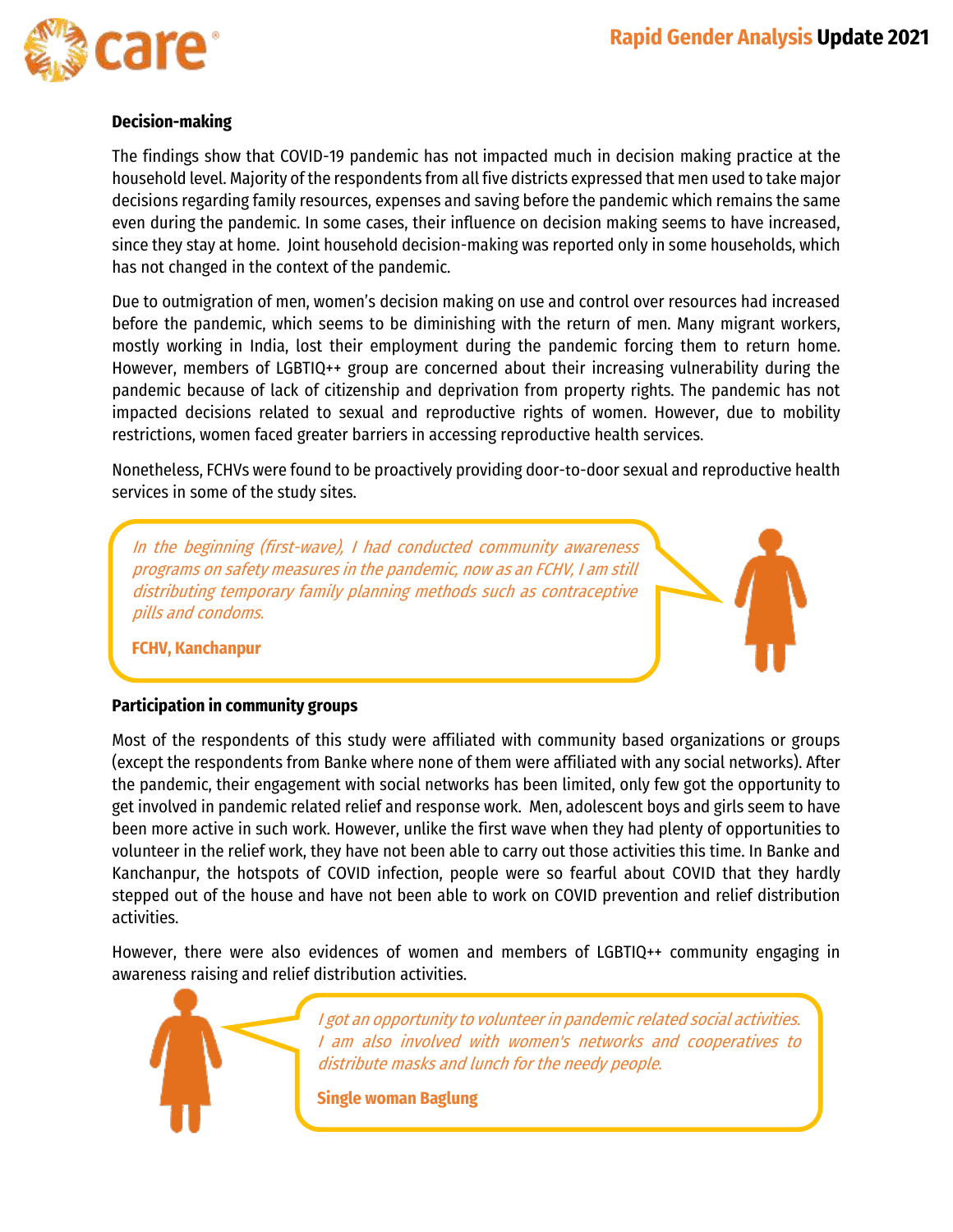

Some members of LGBTIQ++ groups from Kathmandu shared about their engagement in raising awareness on COVID protocols, health and sanitation among their members. Nevertheless, they hardly got opportunities to get involved in social activities beyond their network.

#### <span id="page-16-0"></span>**5.4 INCOME AND LIVELIHOOD**

The study showed that loss of paid work has exacerbated already existing inequality and vulnerability among communities. People most vulnerable to loss of livelihoods are the poor and marginalized population whose livelihood depends on daily wages. Similarly, the PwDs and single women are also reported to be highly impacted due to the loss of paid work. The imposition of lockdown has mostly affected informal sector work and small-scale businesses (street vendors, small shops, etc.). This, in turn, has ultimately resulted in low or no income and also no new opportunities/options of income generation to sustain their livelihood.

Along with being cut off from income generation and livelihood opportunities, it was also found that there are barriers in access to formal and less risky source of loans, which is likely to push people to resort to borrowing from informal sources (such as local money lenders) increasing their vulnerability to economic exploitation, exorbitant interest rates, which seems to be their only coping mechanism to deal with this financial crisis. For people working in agriculture, inability to sell their produce in a timely manner and unavailability of materials (like seed, fertilizer, etc.) will have a high impact on their income over the coming months.

The study also indicated that there is increasing distress among many community members due to the financial crisis caused by the second wave of the pandemic. People are bothered mostly due to not being able to fulfil their basic necessities, such as food and shelter, due to the loss of work (most of them being women), and not being in a situation of repaying their loans/credits, which has ultimately created stress, anxiety and conflicts among the family members. Contrary to the negative sides, there are a few of them who consider this pandemic an opportunity of being together with family and learning new skills.

Among women, single women who were involved in micro-enterprises such as shops with no alternative source of income seem to have been affected the most. Migrant households that were entirely dependent on remittance were also affected as the migrant husbands were unable to earn and send money in the pandemic situation. In the absence of alternative sources of income, these women are forced to borrow money from informal sources to sustain the basic needs of the family. As a result, women experienced increased stress and worry over loss of income, increased household expenditure and repayment of loan, which had also increased the risks of domestic violence.



My husband works in India. His income has stopped because of the lockdown and he has been unable to send money home. It has made it very difficult for us to meet our needs. I have got a small job now but it is not enough for us to last for the whole month.

**Community woman, Kanchanpur**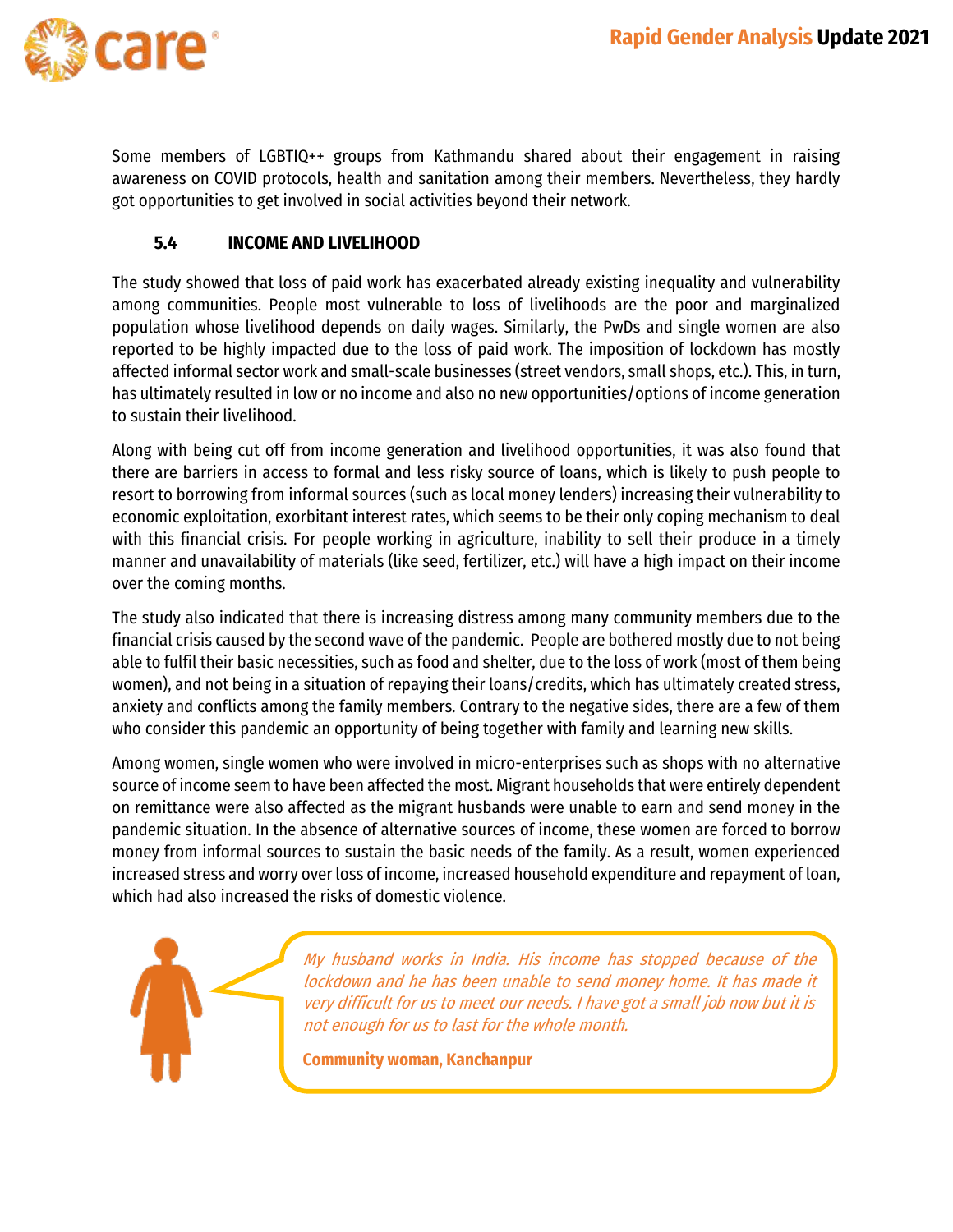

 $\overline{\phantom{a}}$ 

All the male respondents also reported loss of employment and income. Dalit men who were involved in daily wage work have been the hardest hit with no alternative means of livelihood or land, and had resorted to taking loans and borrowing. Most men shared that they experience increased stress and worry about survival and some experienced increased conflicts at home whereas, some had reduced consumption of food

This pandemic has increased mental stress. I have a small shop as an earning source. It has stopped since last year. This financial crisis causes quarrels at home.

**Male community member, Banke**

The increasing financial crisis of most of the low-income households and deprivation of regular access to education has long-term implications in the lives of adolescent girls. The weak economic condition is likely to exacerbate vulnerability of adolescent girls, through exposure to early and self-initiated marriages, suicides and sexual violence.

#### <span id="page-17-0"></span>**5.5 PROTECTION**

Humanitarian emergencies have also been linked to increased incidents of gender based violence and other protection related issues. Mittal & Singh (2020) claim that as the COVID-19 pandemic deepens social and economic constraints along with restricted movement and social isolation measures, gender-based violence increases exponentially.<sup>12</sup> Many women are being forced to lockdown at home with their abusers at the same time services to support survivors are being disrupted or made inaccessible affecting women's ability to deal with emergencies.<sup>13</sup>

The RGA conducted by CARE Nepal 2020 had shown that specific groups of women, such as women whose husbands had lost employment or were into alcoholism and gambling were more vulnerable to intimate partners' violence. Similarly, women whose husbands were migrant returnees had also experienced increased domestic violence due to shifts in intra-household power dynamics.

With the announcement of prohibitory orders on April 29, 2021, the concerns related to issues of protection have risen again. The pandemic has increased the risk of women and girls experiencing intimate partner violence and other forms of domestic violence and sexual exploitation and abuse. Women's Rehabilitation Centre (WOREC) has documented a total of 97 cases of violence against women in the period 29 April-14 May 2021, out of which, 42% are cases of domestic violence followed by 28% rape cases.

The study finds that cases of gender based violence have not been reported as much compared to last year despite instances of domestic violence observed in the community. The KII participants showed concerns that this was largely due to restriction of mobility and disruption in regular reporting

<sup>12</sup> Mittal, S., & Singh, T. (2020, September 08). Gender-Based Violence During COVID-19 Pandemic: A Mini-Review. Front. Glob. Women's Health. doi:https://doi.org/10.3389/fgwh.2020.00004

<sup>13</sup> Nielsen, M. (2018). Women and Girls in Emergencies . CARE Denmark .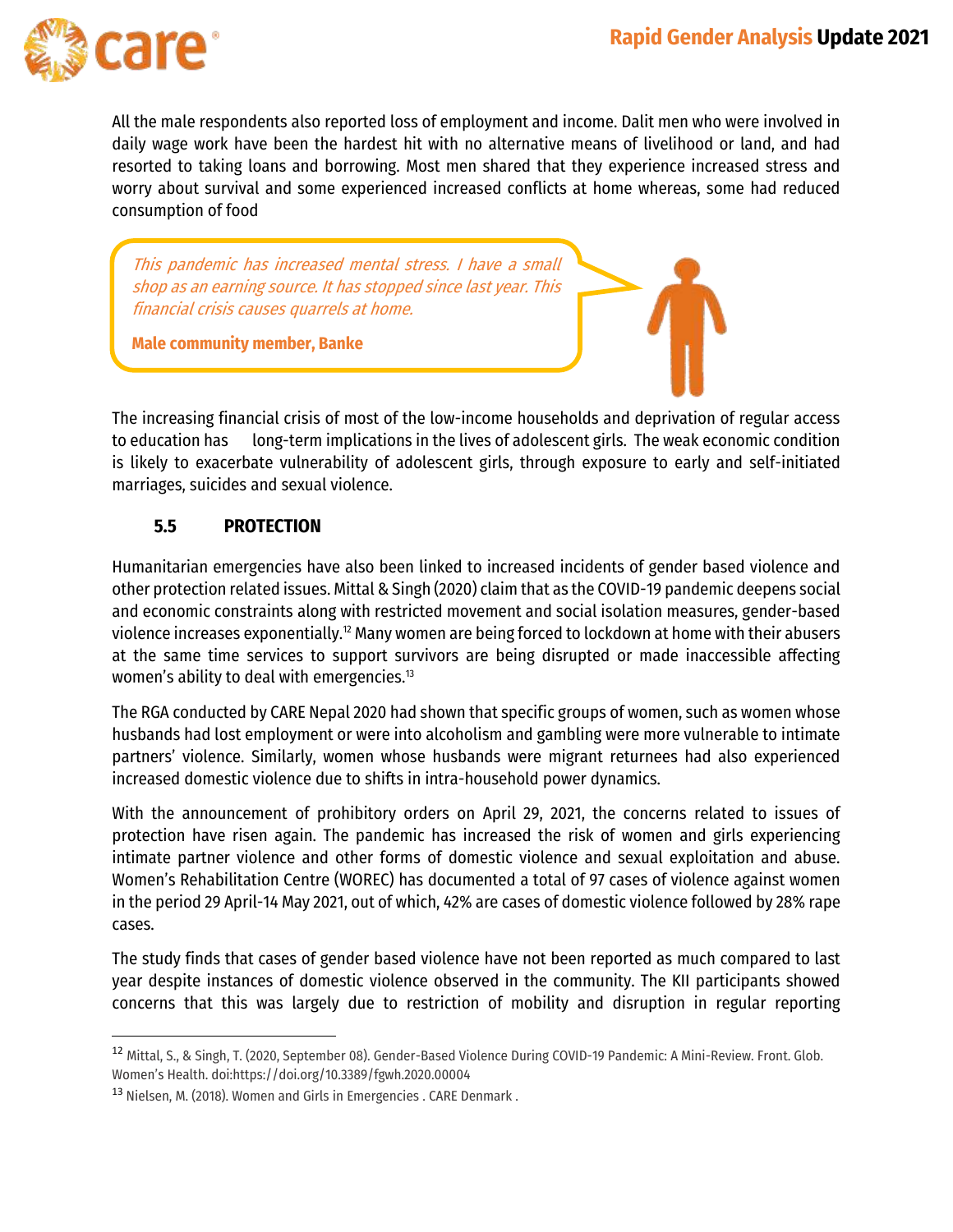

mechanisms and support systems as the local governments and law enforcement mechanisms are overwhelmed with COVID-19 management and response as highlighted by the quote below:

There are protection related concerns. Even if gender based violence incidents have occurred, they have not come out. They (survivors) cannot go to the judicial committee at the moment. There is no way to contact the stakeholders and there is no way to document the data on gender based violence.

#### **KII, Baglung**

Moreover, women and girls with disabilities and LGBTIQ++ have been found to be more vulnerable to violence and discrimination. The interaction with stakeholders in Banke revealed that cases of violence and abuse against adolescent girls with disability by family members have come out; however, those cases have not been reported to the concerned authorities. According to FSGMN, at least seven LGBTI people have committed suicide since the COVID-19 crisis hit Nepal in March due to various reasons including loss of work, discrimination, mental stress etc. $^{\scriptscriptstyle 14}$ 

Similarly, LGBTIQ++ who already experience extreme forms of violence and discrimination have been more prone to violence during lockdown, as reported by the KII stakeholder below:

LGBTIQ++ have been the target of discrimination and verbal abuse whenever they go to public places for essential work during the lockdown.

#### **KII, Banke**

As LGBTIQ++community faces discrimination from law enforcement institutions, their access to justice has been further hindered.

Apart from gender based violence, lack of access to essential food items and increased fear of infections have been the major sources of stress and anxiety among people across intersectional groups. People have experienced an increased sense of fear and isolation and absence of a solidarity/support system within the community compared to previous years as everybody is forced to remain inside homes. In addition, COVID infected are still stigmatized due to which other people disconnect and remain distant from the infected families rather than empathizing with them at this time of need.



 $\overline{\phantom{a}}$ 

Insecurity has increased due to scarcity of food, and money. The support system that existed in the community has now been dysfunctional. Earlier, community members used to support each other but now everyone is struggling to survive. Who can support others in such case?

**Dalit woman, Kanchanpur** 

In the absence of accessible psycho-social counseling services in the community, severe mental health impacts arising from stress and anxiety related to infections compounded loss of income and livelihood remains a major concern.

<sup>14</sup> Safer World, August 2020. https://www.saferworld.org.uk/resources/news-and-analysis/post/895-ai-was-notworried-about-covid-19-only-my-next-meala-how-covid-19-is-affecting-lgbti-communities-in-nepal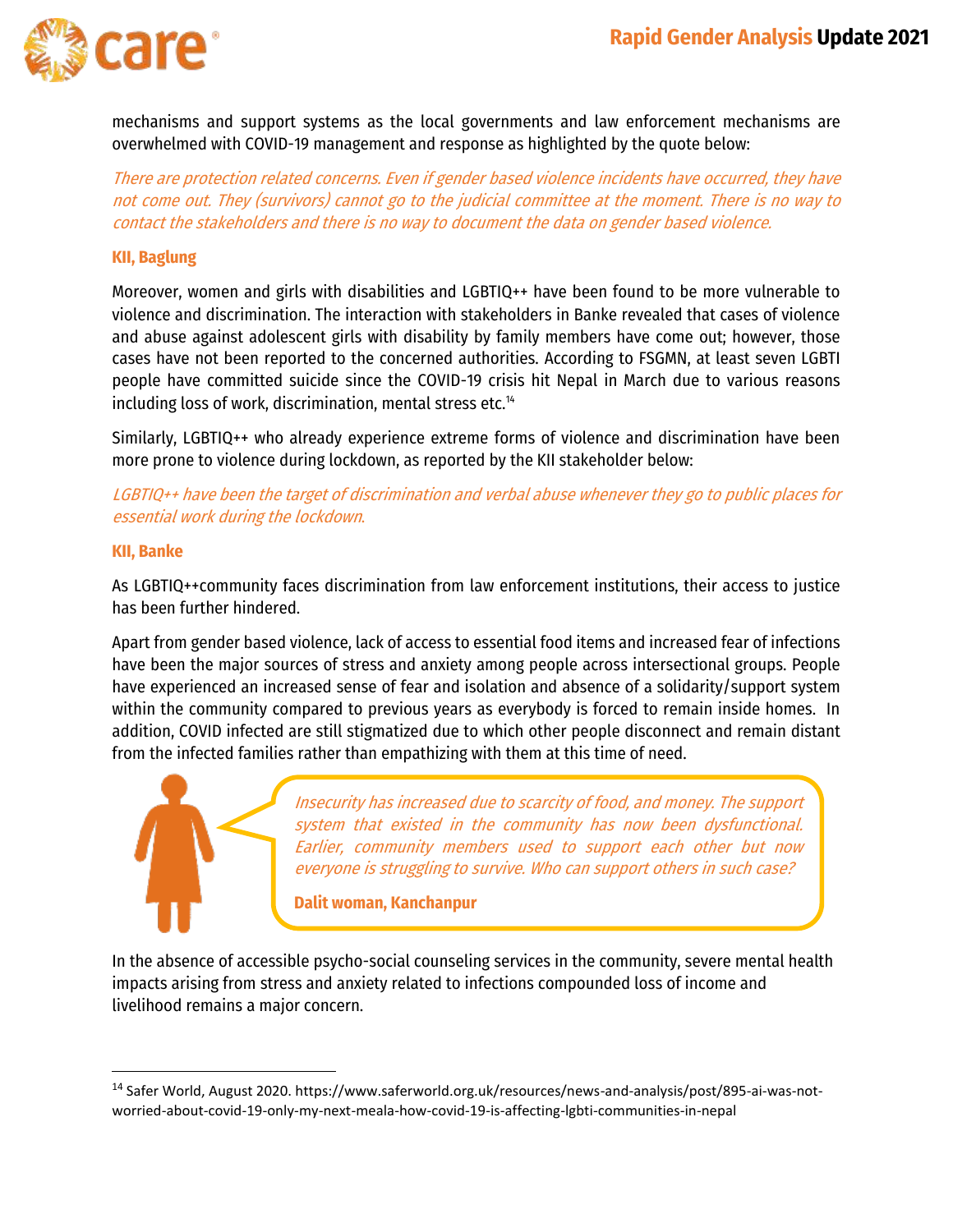

#### **Safety in isolation/holding centres**

There were no isolation or holding centers in most of the study sites.

People have been encouraged to isolate themselves at home in those areas, which has further increased their fear of contracting the infection from other members of the family. The quarantine centres that were built last year have not been in use particularly in Kanchanpur district. The isolation centres that have been built in some areas of Kathmandu have taken into account concerns regarding gender sensitivity and safety but do not seem to be PwD-friendly. However, other researchers reveal that in many areas in the country, quarantine centres lack separate toilets for girls and women and don't have adequate space for the people with no separate sleeping facilities for men and women.<sup>15</sup>

We have built two isolation centres. We have ensured safety of women, men, and adolescents, elderly however, we have realized that they might not be easily accessible to people with disabilities . **KII, Representative of Redcross Society, Kathmandu** 

#### **Services related to protection**

Women's access to law enforcement and justice mechanisms has been further affected because of the mobility restrictions and disruptions to public services, including social services, access to phones and helplines, police and the courts. The priorities of local bodies such as municipalities, wards and police administration has been primarily on COVID-19 management, ensuring health safety and enforcing lockdown. Local mechanisms such as judicial committees have also not been fully functional. At a time when regular justice systems are disrupted and inaccessible, swift and adaptive measures to ensure protection in the context of emergency have not been planned and implemented in most areas.

Nonetheless, local groups and networks such as *tole* committees, women groups, adolescent groups, ward committees, Red Cross Society have been more proactive and are even mobilized by municipalities to report cases of violence against women.

Under the social security section of the Municipality, contact numbers of relevant authorities have been made public. We have also mobilized municipality level women's groups and adolescent girls' group to report the cases of violence against women in their communities. Community police task force have also been doing rounds in their respective areas to ensure protection

#### **KII, Kathmandu**

 $\overline{\phantom{a}}$ 

Compared to last year, there has been limited distribution of relief support to the community especially to the marginalized groups in the study areas. Some of the respondents shared that while they had faced negative/discriminatory responses from members of community who did not receive the relief support, they have not had such experience this year as relief distribution has not been done in their respective communities.

<sup>15</sup> Plan International, 2020.https://plan-international.org/blog/2020/06/covid-19-quarantine-centre-conditionsmust-improve-nepal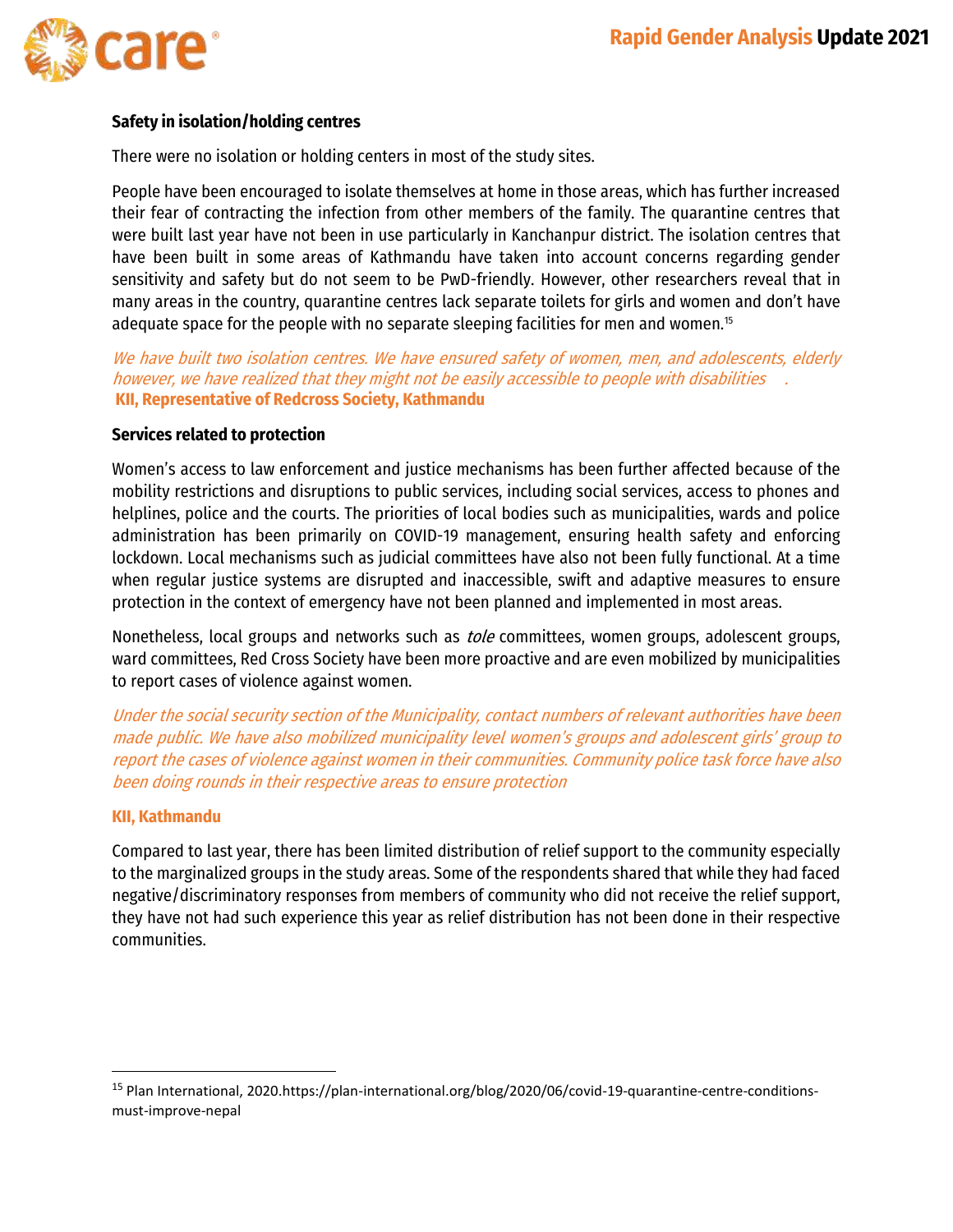

#### <span id="page-20-0"></span>**6. CONCLUSION**

Compared to the first wave, the second wave of the COVID-19 pandemic has had severe impacts on community's access to basic and other services, income and livelihood and protection related concerns.

The pandemic greatly impacted community's access to basic and other services such as food, health services including psychosocial counselling and reproductive health services, education, WASH, income and livelihoods, along with right to information and awareness. In contrast to the first wave, many communities, especially from marginalized and vulnerable backgrounds, had to decrease their intake of nutritious food and were deprived of access to health services due to loss of jobs and income as well as scarcity of resources respectively.

Similarly, the care work burden of women has significantly increased in the second wave with the high rate of infections and strict prohibitory measures. This has had an adverse impact on the mental health state of women and adolescent girls. With regards to participation in voluntary and relief work, the community members were not able to actively contribute in such activities due to the increasing number of infections and lockdowns.



Loss of livelihood and income has affected the most marginalized population dependent on daily wages, the hardest hit among them being PwD and single women. It has increased the vulnerability of community members to access risky and informal sources of loans with exorbitant interest rates.

In comparison to last year, reporting of cases of gender based violence has been limited. The regular reporting mechanism through local government institutions such as Municipalities and wards have been disrupted due to strict prohibitory measures and priority has been shifted to ensuring health safety. In addition, not many quarantine/holding centres have been set up compared to previous year and most people are isolating at home. The isolation centres that are functional are not equipped to meet the differential needs of LGBTIQ++ and PwDs.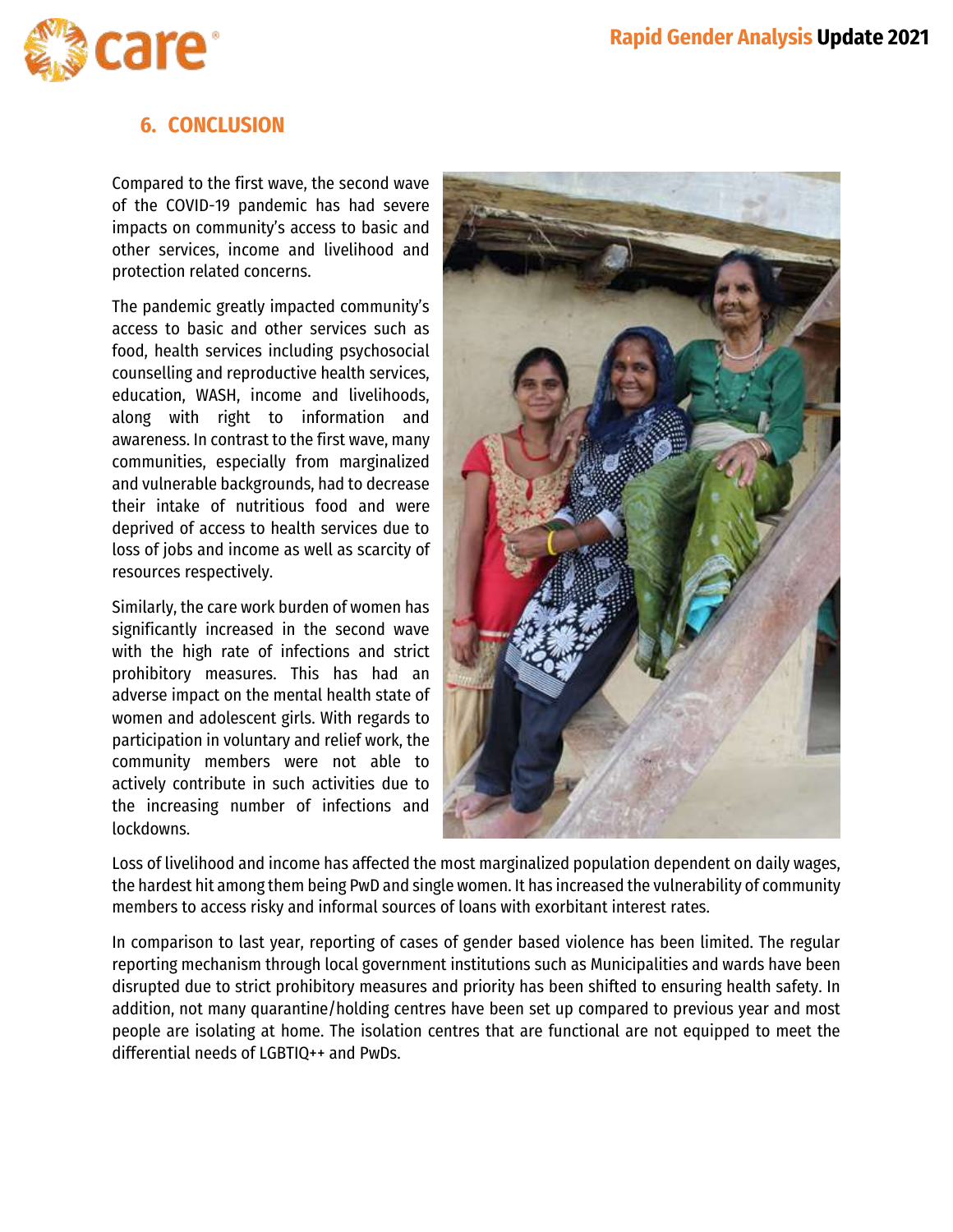

The differential gender and socio-economic impacts on diverse genders and marginalized groups therefore need to be equally prioritized and addressed in order to prevent these groups from being further pushed into poverty and risks and widening inequalities.

#### <span id="page-21-0"></span>**7. RECOMMENDATIONS**

#### **Short-term**

- Provide immediate support to ensure food security & nutrition of the most vulnerable households, through unconditional cash transfer and in-kind assistance through livelihood and relief support provisions to adapt to the needs of marginalized (intersectional) groups that are currently excluded.
- Mechanisms to address barriers to equitable vaccine roll-out/distribution should be planned and prioritized.
- Promote and facilitate psychosocial counselling support primarily targeting adolescent girls, survivors of GBV and families of deceased.
- Ensure access of girls/boys from excluded communities to online/virtual education
- Ensure immediate access of basic services such as food, relief materials, health services, safe, well-equipped, gender and disabled-friendly quarantine services, especially focusing on poor, vulnerable, marginalized communities including women, adolescents and sexual minorities.
- Facilitate women smallholder farmers and marginalized groups to have access to agri-input support and promote their access to and control over resources and assets.
- Build accessible response systems in local government institutions (judicial committees) to facilitate reporting, monitoring and protection against gender based violence through setting up of emergency mobile contacts and coordination with referral services
- Create awareness on the existing hotline numbers through PSAs particularly for people who are likely to be excluded from information such as people with disabilities.
- Facilitate online registration of gender-based violence cases with the police and the online court proceedings, wherever possible.
- Support and mobilize community women networks to monitor the response plan/program of COVID 19 of the government to ensure that the plan responds to impacts of GBV aggravated by the crisis.
- Continued coordination and collaboration with the government and development partners to keep GBV referral services functional and adaptive in response to lockdown measures and to have a contingency plan in hand to ensure GBV survivors from community can access the services
- Mobilize Female Community Health Volunteers (FCHVs) to resume door to door services primarily for pregnant and lactating women, without adding to increasing work-burden and health risks of women and FCHVs respectively.
- Ensure community's access to right information through credible sources by media sensitization on emergency reporting